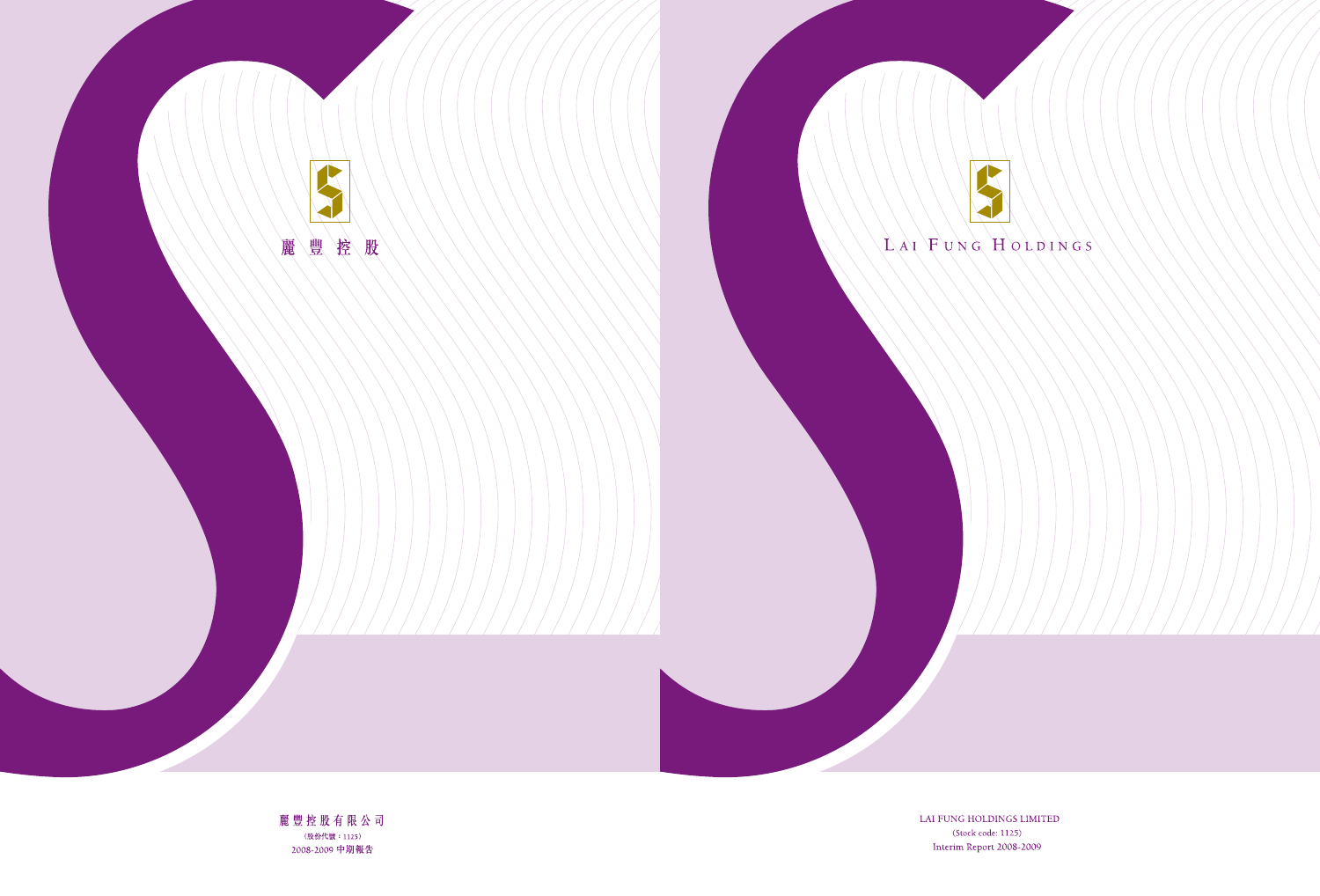## **PLACE OF INCORPORATION**

Cayman Islands

# **BOARD OF DIRECTORS**

Lam Kin Ngok, Peter *(Chairman)* Lam Kin Ming *(Deputy Chairman)* Lam Kin Hong, Matthew *(Executive Deputy Chairman)* Lam Hau Yin, Lester *(Chief Executive Officer)* U Po Chu Lau Shu Yan, Julius Tam Kin Man, Kraven Leung Churk Yin, Jeanny Cheung Sum, Sam Cheng Shin How Lim Ming Yan Leow Juan Thong, Jason (appointed on 5 November 2008) *(Alternate director to Lim Ming Yan)* Lam Bing Kwan \* Ku Moon Lun \* Law Kin Ho<sup>\*</sup> (appointed on 20 March 2009) Wong Yee Sui, Andrew (retired on 23 December 2008)

\* *independent non-executive directors*

# **COMPANY SECRETARY**

Yeung Kam Hoi

# **Lai Fung Holdings Limited**

11/F Lai Sun Commercial Centre 680 Cheung Sha Wan Road Kowloon, Hong Kong **Tel** (852) 2741 0391 **Fax** (852) 2741 9763 **Website** http://www.laisun.com/laifung **E-mail** info@laifung.com

*Stock code on Hong Kong Stock Exchange: 1125*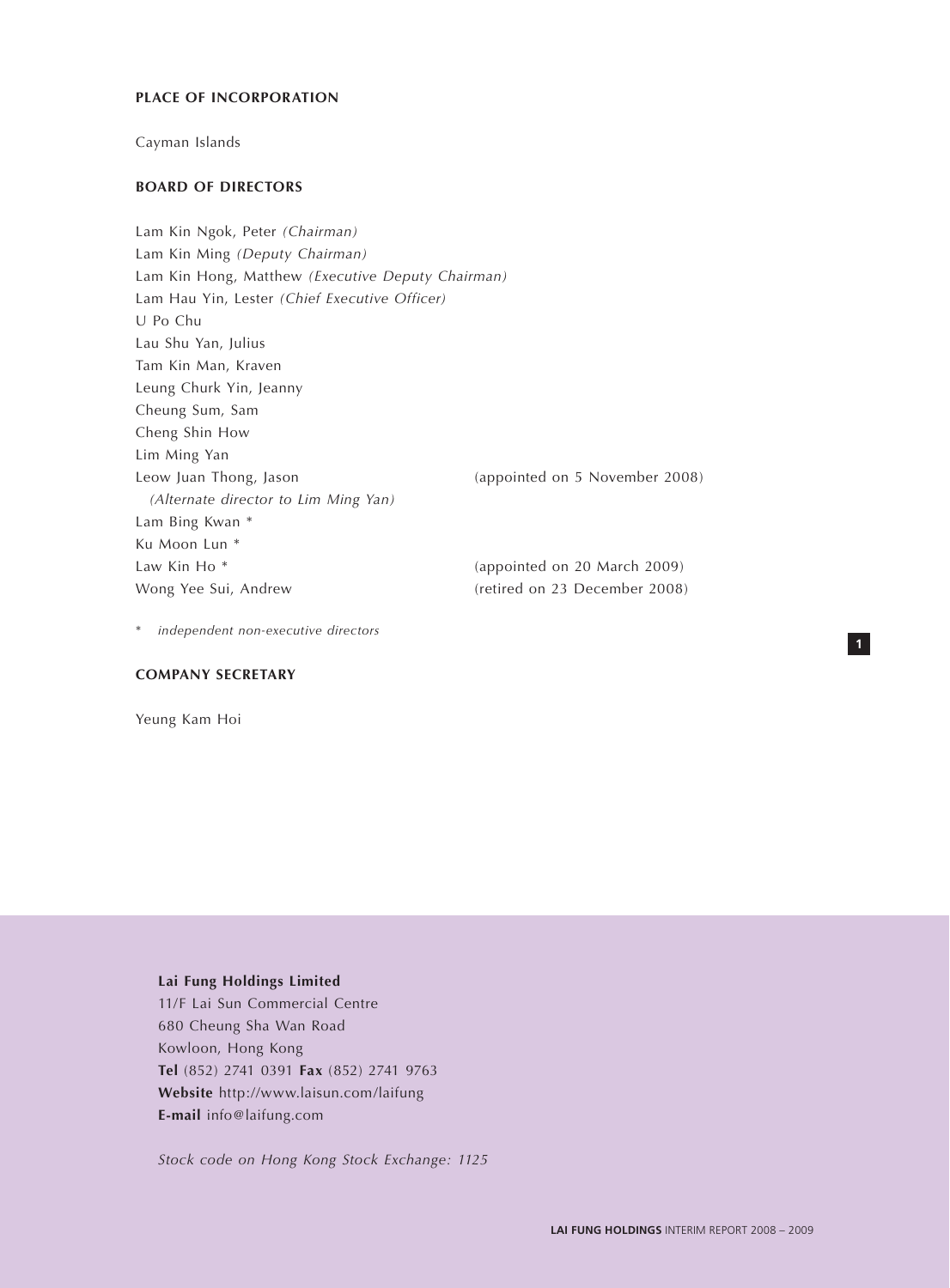# **RESULTS**

The board of directors (the "Board") of Lai Fung Holdings Limited (the "Company") presents herein the unaudited consolidated results of the Company and its subsidiaries (the "Group") for the six months ended 31 January 2009:

# **Condensed Consolidated Income Statement**

*For the six months ended 31 January 2009*

|                                                 |                | For the six months ended |              |  |
|-------------------------------------------------|----------------|--------------------------|--------------|--|
|                                                 |                | 31 January               |              |  |
|                                                 |                | 2009                     | 2008         |  |
|                                                 |                | (Unaudited)              | (Unaudited)  |  |
|                                                 | <b>Notes</b>   | <b>HK\$'000</b>          | HK\$'000     |  |
| <b>TURNOVER</b>                                 | $\mathfrak{Z}$ | 148,092                  | 128,685      |  |
| Cost of sales                                   |                | (38, 604)                | (27,995)     |  |
| Gross profit                                    |                | 109,488                  | 100,690      |  |
| Other income and gains                          |                | 54,103                   | 64,662       |  |
| Selling expenses                                |                | (11, 113)                | (5, 570)     |  |
| Administrative expenses                         |                | (77, 197)                | (66, 110)    |  |
| Other operating expense, net                    |                | (63, 925)                | (51, 379)    |  |
| Fair value gain/(loss) on investment properties |                | (64, 278)                | 229,773      |  |
| Gain on termination of cross currency swaps     | 4              | 256,311                  |              |  |
| PROFIT FROM OPERATING ACTIVITIES                | 5              | 203,389                  | 272,066      |  |
| Finance costs                                   | 6              | (66, 539)                | (94, 991)    |  |
| Share of profits of associates                  |                | 179                      | 1,607        |  |
| Write-back of provision for                     |                |                          |              |  |
| amounts due from associates                     |                |                          | 14,132       |  |
| PROFIT BEFORE TAX                               |                | 137,029                  | 192,814      |  |
| Tax                                             | 7              | 2,719                    | (82, 527)    |  |
| PROFIT FOR THE PERIOD                           |                | 139,748                  | 110,287      |  |
| ATTRIBUTABLE TO:                                |                |                          |              |  |
| Equity holders of the Company                   |                | 140,716                  | 85,276       |  |
| Minority interests                              |                | (968)                    | 25,011       |  |
|                                                 |                | 139,748                  | 110,287      |  |
| EARNINGS PER SHARE                              | 8              |                          |              |  |
| Basic                                           |                | 1.75 cents               | $1.06$ cents |  |
| Diluted                                         |                | N/A                      | N/A          |  |
|                                                 |                |                          |              |  |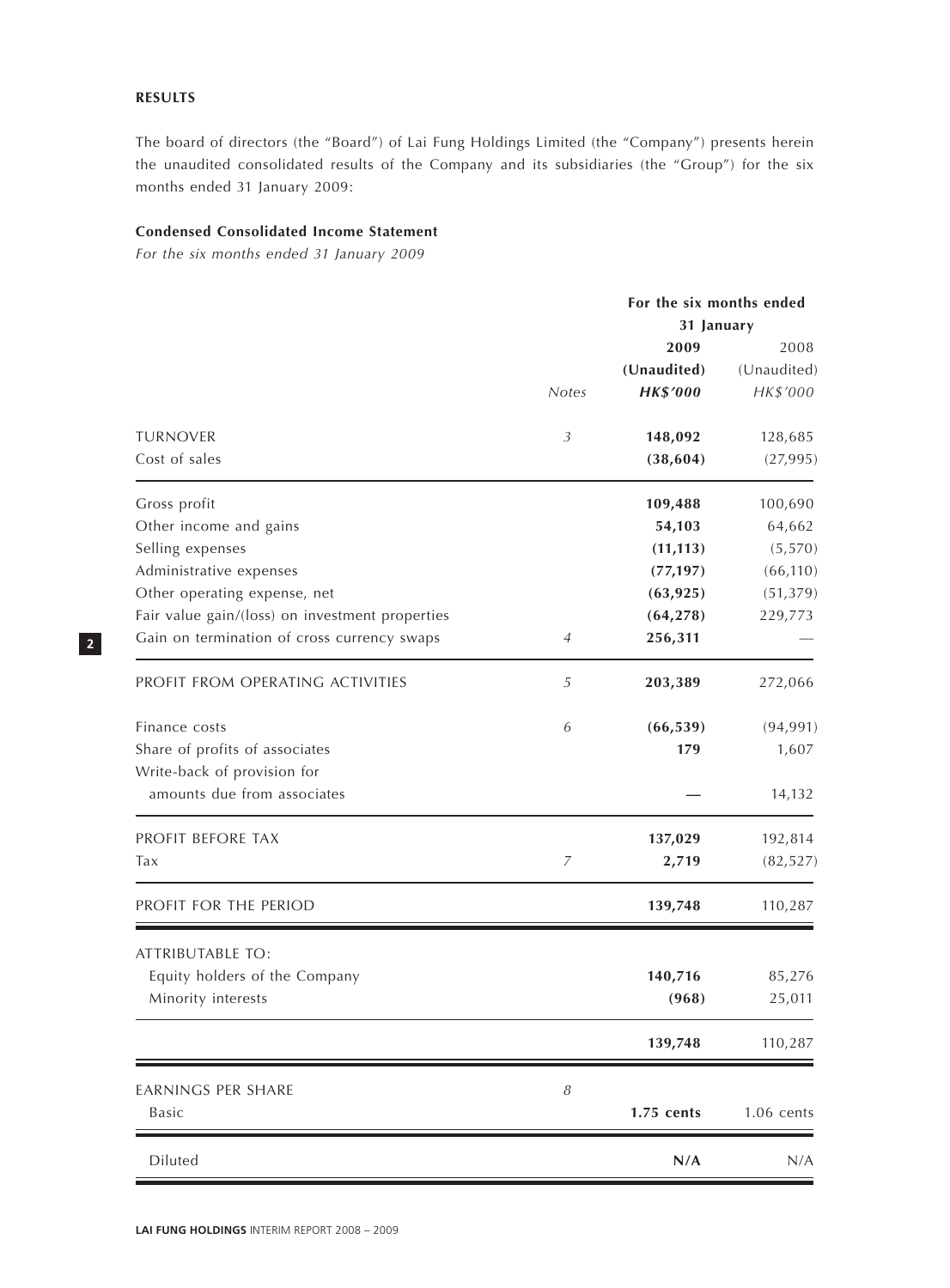# **Condensed Consolidated Balance Sheet**

*As at 31 January 2009*

|                                                                                                                                                                                                                                                                                      | Notes | 31 January<br>2009<br>(Unaudited)<br><b>HK\$'000</b>                       | 31 July<br>2008<br>(Audited)<br>HK\$'000                                                      |
|--------------------------------------------------------------------------------------------------------------------------------------------------------------------------------------------------------------------------------------------------------------------------------------|-------|----------------------------------------------------------------------------|-----------------------------------------------------------------------------------------------|
| NON-CURRENT ASSETS<br>Property, plant and equipment<br>Properties under development<br>Investment properties<br>Prepaid land lease payments<br>Goodwill<br>Interests in associates                                                                                                   |       | 669,814<br>3,316,956<br>5,060,800<br>5,807<br>4,561<br>325,954             | 675,325<br>3,265,072<br>5,136,200<br>5,928<br>4,561<br>328,149                                |
| lotal non-current assets                                                                                                                                                                                                                                                             |       | 9,383,892                                                                  | 9,415,235                                                                                     |
| <b>CURRENT ASSETS</b><br>Properties under development<br>Completed properties for sale<br>Debtors, deposits and prepayments<br>Tax recoverable<br>Pledged and restricted time deposits and bank balances<br>Cash and cash equivalents                                                | 9     | 286,320<br>493,997<br>89,097<br>9,225<br>327,514<br>1,456,629              | 163,265<br>507,385<br>221,756<br>381,075<br>1,670,969                                         |
| Total current assets                                                                                                                                                                                                                                                                 |       | 2,662,782                                                                  | 2,944,450                                                                                     |
| <b>CURRENT LIABILITIES</b><br>Creditors and accruals<br>Deposits received and deferred income<br>Rental deposits received<br>Interest-bearing bank loans, secured<br>Tax payable                                                                                                     | 10    | 444,837<br>181,971<br>22,009<br>395,118<br>418,407                         | 540,122<br>45,779<br>30,500<br>509,417<br>454,275                                             |
| Total current liabilities                                                                                                                                                                                                                                                            |       | 1,462,342                                                                  | 1,580,093                                                                                     |
| NET CURRENT ASSETS                                                                                                                                                                                                                                                                   |       | 1,200,440                                                                  | 1,364,357                                                                                     |
| TOTAL ASSETS LESS CURRENT LIABILITIES                                                                                                                                                                                                                                                |       | 10,584,332                                                                 | 10,779,592                                                                                    |
| NON-CURRENT LIABILITIES<br>Long term rental deposits received<br>Interest-bearing bank loans, secured<br>Promissory note<br>Advances from a substantial shareholder<br>Fixed rate senior notes<br>Derivative financial instruments<br>Deferred tax liabilities                       |       | 19,700<br>625,065<br>167,000<br>52,994<br>1,500,197<br>876,918             | 22,059<br>624,430<br>167,000<br>53,284<br>1,518,319<br>185,462<br>892,360                     |
| Total non-current liabilities                                                                                                                                                                                                                                                        |       | 3,241,874                                                                  | 3,462,914                                                                                     |
|                                                                                                                                                                                                                                                                                      |       | 7,342,458                                                                  | 7,316,678                                                                                     |
| EQUITY<br>Equity attributable to equity holders of the Company:<br>Issued capital<br>Share premium account<br>Asset revaluation reserve<br>Share option reserve<br>Hedge reserve<br>Exchange fluctuation reserve<br>Capital reserve<br>Retained earnings<br>Proposed final dividends |       | 804,796<br>3,876,668<br>36,834<br>3,473<br>1,049,387<br>(457)<br>1,167,760 | 804,796<br>3,876,668<br>68,959<br>3,549<br>5,719<br>1,091,720<br>(457)<br>1,026,076<br>32,192 |
|                                                                                                                                                                                                                                                                                      |       | 6,938,461                                                                  | 6,909,222                                                                                     |
| Minority interests                                                                                                                                                                                                                                                                   |       | 403,997                                                                    | 407,456                                                                                       |
|                                                                                                                                                                                                                                                                                      |       | 7,342,458                                                                  | 7,316,678                                                                                     |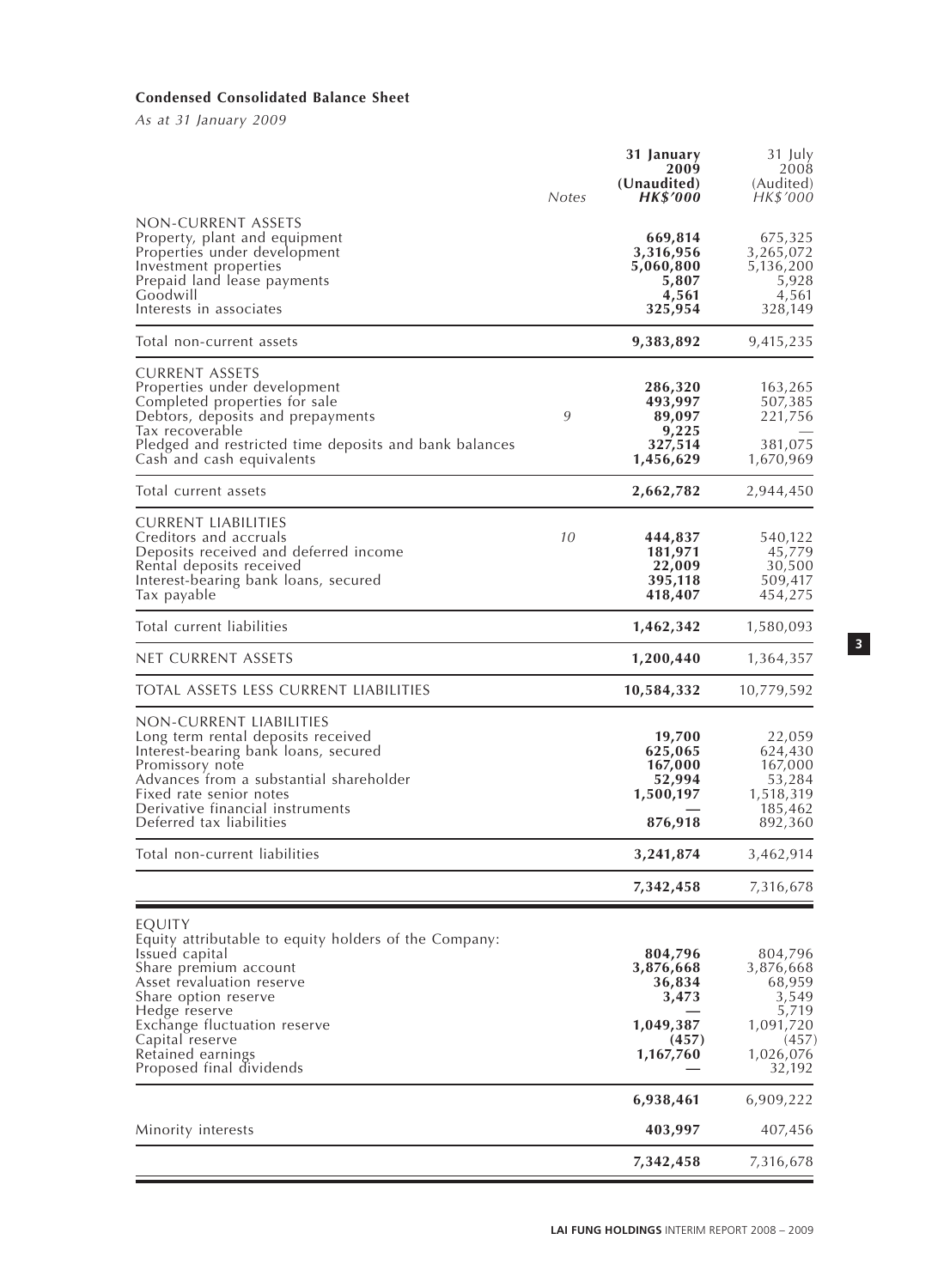# **Condensed Consolidated Statement of Changes in Equity**

*For the six months ended 31 January 2009*

|                                                                                                                                                                 |                                      |                              |                                                     |                                        |                              | Attributable to equity holders of the Company  |                                |                                  |                                   |                                               |                                    |                             |
|-----------------------------------------------------------------------------------------------------------------------------------------------------------------|--------------------------------------|------------------------------|-----------------------------------------------------|----------------------------------------|------------------------------|------------------------------------------------|--------------------------------|----------------------------------|-----------------------------------|-----------------------------------------------|------------------------------------|-----------------------------|
|                                                                                                                                                                 | <b>Issued</b><br>capital<br>HK\$'000 | Share<br>account<br>HK\$'000 | Asset<br>premium revaluation<br>reserve<br>HK\$'000 | Share<br>option<br>reserve<br>HK\$'000 | Hedge<br>reserve<br>HK\$'000 | Exchange<br>fluctuation<br>reserve<br>HK\$'000 | Capital<br>reserve<br>HK\$'000 | Retained<br>earnings<br>HK\$'000 | Proposed<br>dividends<br>HK\$'000 | Sub-total<br>HK\$'000                         | Minority<br>interests<br>HK\$'000  | Total<br>HK\$'000           |
| As at 31 July 2008 and<br>1 August 2008 (Audited)<br>Impairment of properties under                                                                             | 804,796                              | 3,876,668                    | 68,959                                              | 3,549                                  | 5,719                        | 1,091,720                                      | (457)                          | 1,026,076                        | 32,192                            | 6,909,222                                     | 407,456                            | 7,316,678                   |
| development<br>Exchange realignment:                                                                                                                            |                                      |                              | (32, 125)                                           |                                        |                              |                                                |                                |                                  |                                   | (32, 125)                                     | (324)                              | (32, 449)                   |
| Subsidiaries<br>An associate                                                                                                                                    |                                      |                              |                                                     |                                        |                              | (40, 565)<br>(1,768)                           |                                |                                  |                                   | (40, 565)<br>(1,768)                          | (2,167)                            | (42, 732)<br>(1,768)        |
| Total income and expense<br>recognised directly in equity<br>Profit for the period                                                                              |                                      |                              | (32, 125)<br>$\overline{\phantom{0}}$               |                                        |                              | (42, 333)                                      |                                | 140,716                          |                                   | (74, 458)<br>140,716                          | (2, 491)<br>(968)                  | (76, 949)<br>139,748        |
| Total income and expense for the period                                                                                                                         |                                      |                              | (32, 125)                                           |                                        |                              | (42, 333)                                      |                                | 140,716                          |                                   | 66,258                                        | (3, 459)                           | 62,799                      |
| Equity-settled share option arrangements<br>Release of reserve upon lapse                                                                                       |                                      |                              |                                                     | 892                                    |                              |                                                |                                |                                  |                                   | 892                                           |                                    | 892                         |
| of share options<br>Release of reserve upon termination<br>of cross currency swaps                                                                              |                                      |                              |                                                     | (968)                                  | (5, 719)                     |                                                |                                | 968                              |                                   | (5, 719)                                      |                                    | (5,719)                     |
| Final 2008 dividends paid                                                                                                                                       |                                      |                              |                                                     |                                        |                              |                                                |                                |                                  | (32, 192)                         | (32, 192)                                     |                                    | (32, 192)                   |
| As at 31 January 2009 (Unaudited)                                                                                                                               | 804,796                              | 3,876,668                    | 36,834                                              | 3,473                                  |                              | 1,049,387                                      | (457)                          | 1,167,760                        |                                   | 6,938,461                                     | 403,997                            | 7,342,458                   |
| As at 31 July 2007 and<br>1 August 2007 (Audited)<br>Net loss on cash flow hedges<br>Exchange realignment:                                                      | 804,796                              | 3,876,668                    |                                                     | 1,842<br>$\overline{\phantom{0}}$      | (41,780)<br>(97, 671)        | 431,398                                        | (457)                          | 851,324                          | 32,192                            | 5,955,983<br>(97, 671)                        | 312,306                            | 6,268,289<br>(97, 671)      |
| Subsidiaries<br>Associates                                                                                                                                      |                                      |                              |                                                     |                                        |                              | 275,265<br>29,035                              |                                |                                  |                                   | 275,265<br>29,035                             | 16,253                             | 291,518<br>29,035           |
| Total income and expense<br>recognised directly in equity<br>Profit for the period                                                                              |                                      |                              |                                                     |                                        | (97, 671)                    | 304.300                                        |                                | 85,276                           |                                   | 206,629<br>85,276                             | 16,253<br>25,011                   | 222,882<br>110,287          |
| Total income and expense for the period                                                                                                                         |                                      |                              |                                                     |                                        | (97, 671)                    | 304,300                                        |                                | 85,276                           |                                   | 291,905                                       | 41,264                             | 333,169                     |
| Release of reserve upon disposal<br>of a subsidiary<br>Acquisition of subsidiaries<br>Equity-settled share option arrangements<br>Release of reserve upon lapse |                                      |                              |                                                     | 1,515                                  |                              | (2, 327)                                       |                                |                                  |                                   | (2, 327)<br>$\overline{\phantom{0}}$<br>1,515 | 13,632<br>$\overline{\phantom{0}}$ | (2, 327)<br>13,632<br>1,515 |
| of share options<br>Final 2007 dividends paid                                                                                                                   |                                      |                              |                                                     | (574)<br>$\qquad \qquad -$             |                              |                                                |                                | 574<br>$\overline{\phantom{0}}$  | (32, 192)                         | (32, 192)                                     |                                    | (32, 192)                   |
| As at 31 January 2008 (Unaudited)                                                                                                                               | 804,796                              | 3,876,668                    |                                                     | 2,783                                  | (139, 451)                   | 733,371                                        | (457)                          | 937,174                          |                                   | 6,214,884                                     | 367,202                            | 6,582,086                   |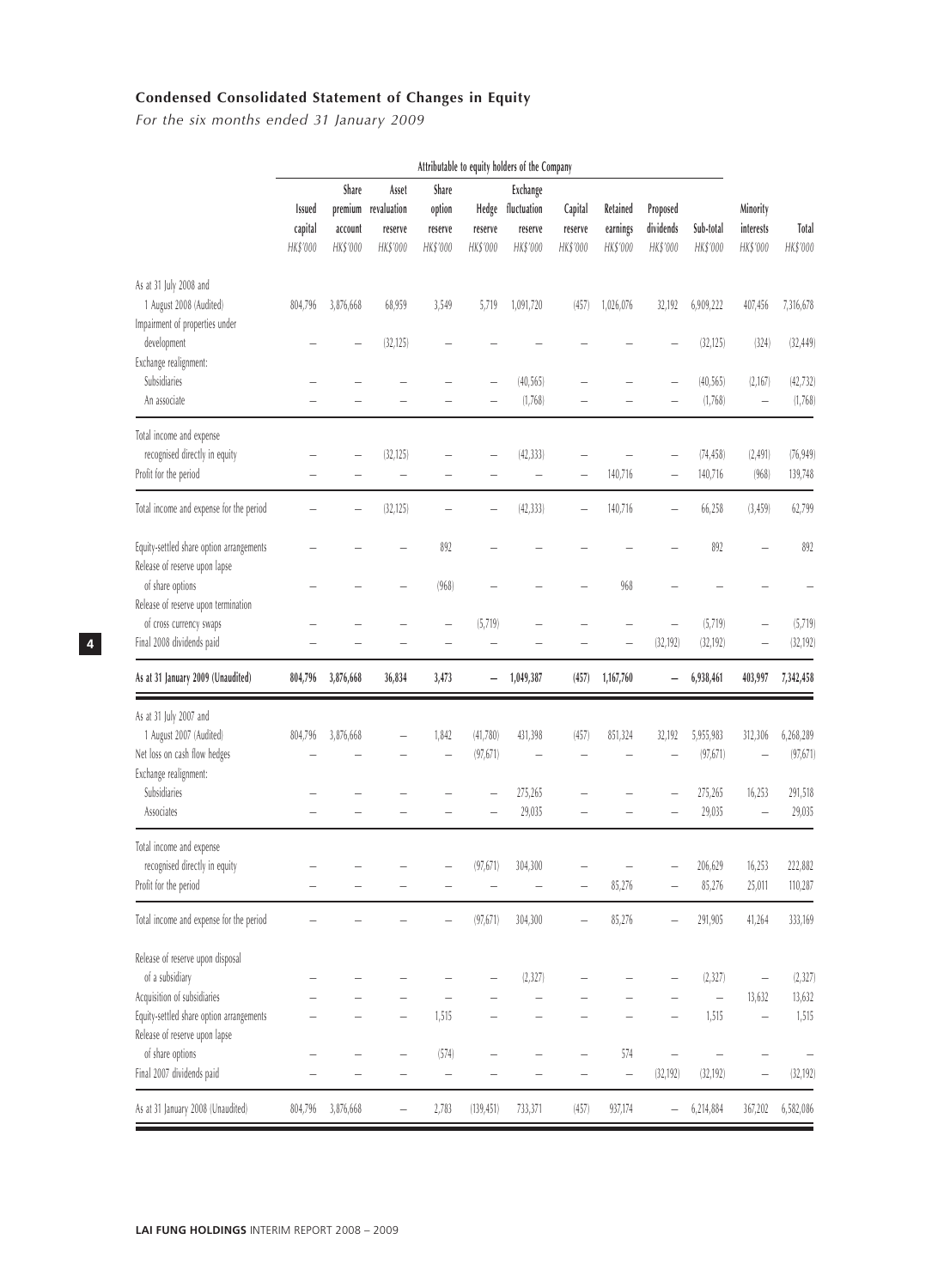# **Condensed Consolidated Cash Flow Statement**

*For the six months ended 31 January 2009*

|                                                       | For the six months ended |             |
|-------------------------------------------------------|--------------------------|-------------|
|                                                       | 31 January               |             |
|                                                       | 2009                     | 2008        |
|                                                       | (Unaudited)              | (Unaudited) |
|                                                       | <b>HK\$'000</b>          | HK\$'000    |
| NET CASH INFLOW/(OUTFLOW) FROM OPERATING ACTIVITIES   | 185,305                  | (20, 411)   |
| NET CASH OUTFLOW FROM INVESTING ACTIVITIES            | (216,960)                | (367, 682)  |
| NET CASH INFLOW/(OUTFLOW) FROM FINANCING ACTIVITIES   | (179, 668)               | 13,438      |
| NET DECREASE IN CASH AND CASH EQUIVALENTS             | (211, 323)               | (374, 655)  |
| Cash and cash equivalents at beginning of period      | 1,670,969                | 1,931,371   |
| Effect of foreign exchange rate changes, net          | (3,017)                  | 44,861      |
| CASH AND CASH EQUIVALENTS AT END OF PERIOD            | 1,456,629                | 1,601,577   |
| ANALYSIS OF BALANCES OF CASH AND CASH EQUIVALENTS     |                          |             |
| Non-pledged and non-restricted cash and bank balances | 740,783                  | 489,296     |
| Non-pledged time deposits with original maturity      |                          |             |
| of less than three months when acquired               | 715,846                  | 1,112,281   |
|                                                       | 1,456,629                | 1,601,577   |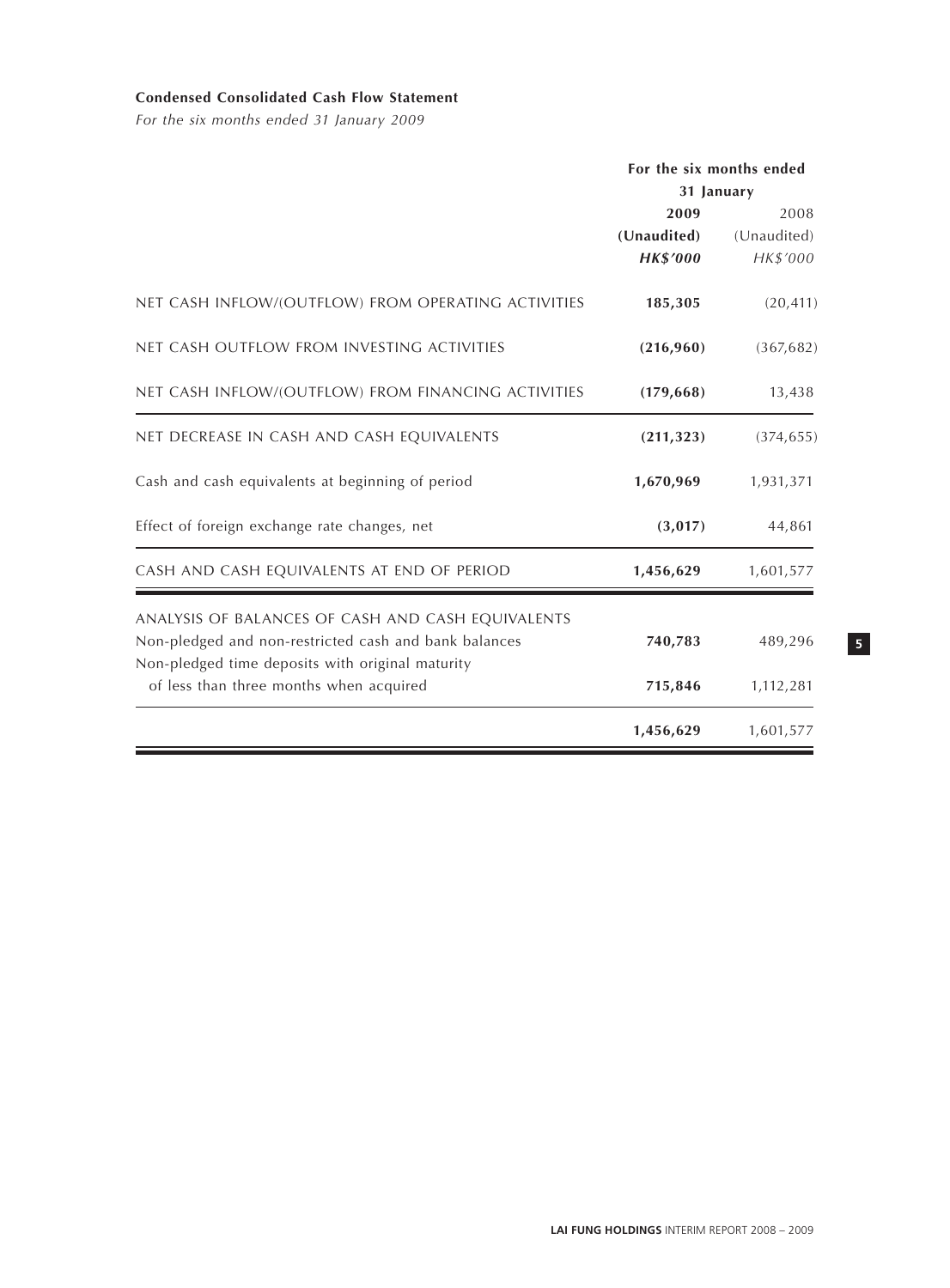#### **Notes to Condensed Consolidated Financial Statements**

*As at 31 January 2009*

#### **1. BASIS OF PREPARATION**

The unaudited condensed consolidated interim financial statements of the Group for the six months ended 31 January 2009 have been prepared under the historical cost convention except for investment properties which have been measured at fair value, and have been prepared in accordance with the applicable disclosure requirements of Appendix 16 to the Rules Governing the Listing of Securities on The Stock Exchange of Hong Kong Limited and Hong Kong Accounting Standard ("HKAS") 34 "Interim Financial Reporting" issued by the Hong Kong Institute of Certified Public Accountants.

The condensed consolidated interim financial statements have not been audited by the Company's auditors but have been reviewed by the Company's audit committee.

#### **2. SIGNIFICANT ACCOUNTING POLICIES**

The significant accounting policies and basis of presentation used in the preparation of these interim financial statements are the same as those used in the Group's audited consolidated financial statements for the year ended 31 July 2008. The Group has adopted the new and revised Hong Kong Financial Reporting Standards ("HKFRSs", which also include HKASs and Interpretations) which are applicable to the Group and are effective in the current period's interim financial statements. The adoption of these new and revised HKFRSs has had no material impact on the accounting policies of the Group and the methods of computation in the Group's unaudited condensed consolidated interim financial statements.

#### **Impact of issued but not yet effective HKFRSs**

The Group has not applied the following new and revised HKFRSs, which are applicable to the Group, that have been issued but are not yet effective, in these interim financial statements:

| HKAS 1 (Revised)     | Presentation of Financial Statements <sup>1</sup>                                          |
|----------------------|--------------------------------------------------------------------------------------------|
| HKAS 23 (Revised)    | Borrowing Costs <sup>1</sup>                                                               |
| HKAS 27 (Revised)    | Consolidated and Separate Financial Statements <sup>2</sup>                                |
| HKFRS 1 & HKAS 27    | Cost of an Investment in a Subsidiary, Jointly Controlled Entity or Associate <sup>1</sup> |
| (Amendments)         |                                                                                            |
| HKFRS 2 (Amendments) | Share-based Payments - Vesting Conditions and Cancellations <sup>1</sup>                   |
| HKFRS 3 (Revised)    | Business Combinations <sup>2</sup>                                                         |
| HKFRS 7 (Amendments) | Financial Instruments: Disclosures — Improving Disclosures                                 |
|                      | about Financial Instruments <sup>1</sup>                                                   |
| HKFRS 8              | Operating Segments <sup>1</sup>                                                            |
| HKFRSs (Amendments)  | Improvements to HKFRS <sup>3</sup>                                                         |
| HK(IFRIC)-Int 15     | Agreements for the Construction of Real Estate <sup>1</sup>                                |
|                      |                                                                                            |

1 Effective for annual periods beginning on or after 1 January 2009

 $\overline{2}$ Effective for annual periods beginning on or after 1 July 2009

3 Effective for annual periods beginning on or after 1 January 2009 except for the amendments to HKFRS 5, which is effective for annual periods beginning on or after 1 July 2009

The Group is in the process of making an assessment of the impact of these new and revised HKFRSs upon initial application. So far, it has concluded that while the adoption of HKAS1 (Revised), HKFRS 7 (Amendments) and HKFRS 8 may result in new or amended disclosures, these new and revised HKFRSs are unlikely to have a significant impact on the Group's results of operations and financial position.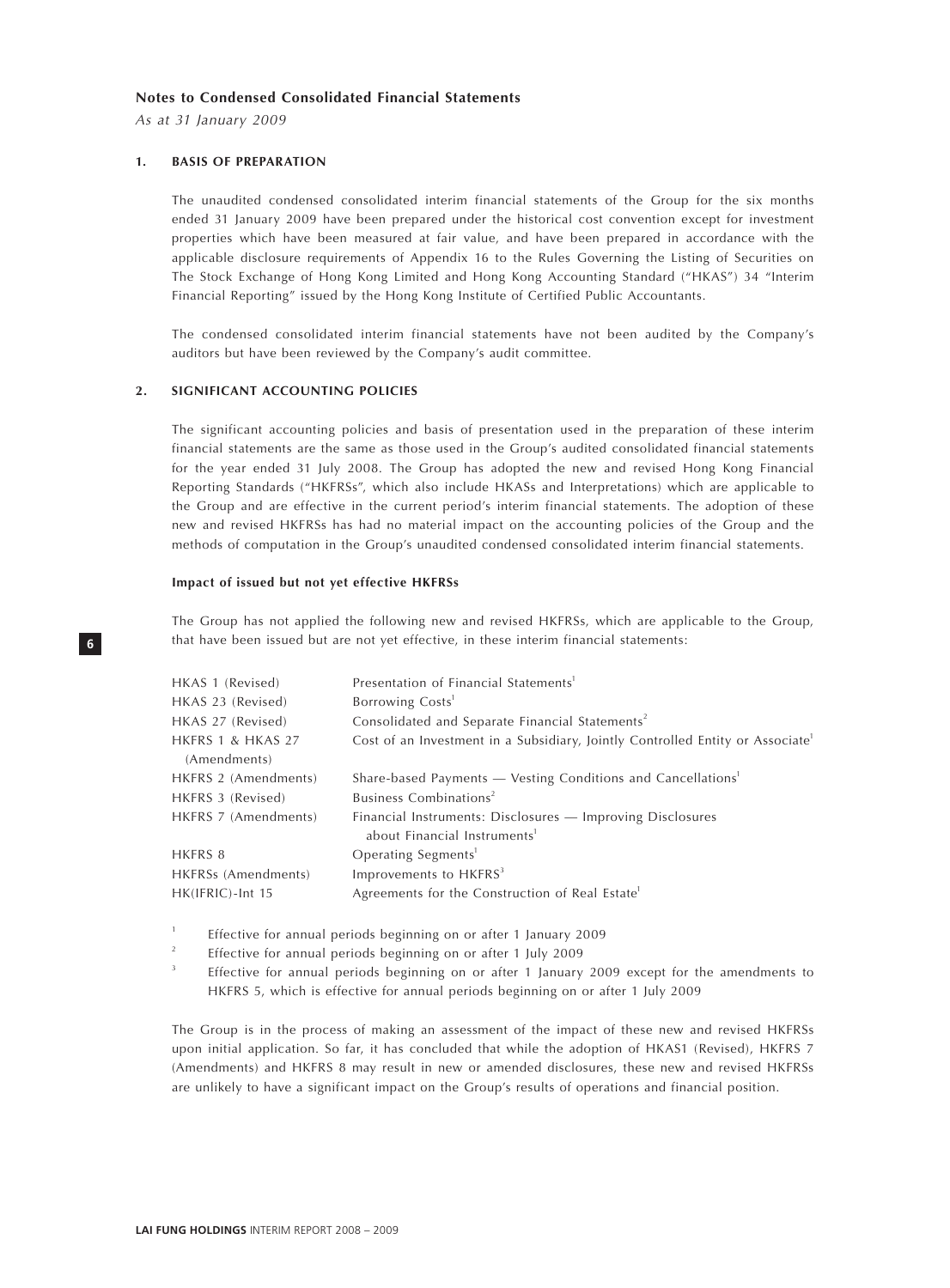# **3. TURNOVER, SEGMENT REVENUE AND RESULTS**

Segment information is presented by way of the Group's primary segment reporting format, by business segment.

No further geographical segment information is presented as over 90% of the Group's revenue is derived from customers based in Mainland China.

The following table presents revenue and profit for the Group's business segments for the six months ended 31 January 2009 and 2008:

|                                  |                 |          | For the six months ended 31 January (Unaudited) |          |                 |           |  |
|----------------------------------|-----------------|----------|-------------------------------------------------|----------|-----------------|-----------|--|
|                                  | Property        |          | Property                                        |          |                 |           |  |
|                                  | development     |          | investment                                      |          | Consolidated    |           |  |
|                                  | 2009            | 2008     | 2009                                            | 2008     | 2009            | 2008      |  |
|                                  | <b>HK\$'000</b> | HK\$'000 | <b>HK\$'000</b>                                 | HK\$'000 | <b>HK\$'000</b> | HK\$'000  |  |
| Segment revenue:                 |                 |          |                                                 |          |                 |           |  |
| Sales to external customers      | 27,945          | 7,308    | 120,147                                         | 121,377  | 148,092         | 128,685   |  |
| Other revenue                    | 695             |          | 33,576                                          | 28,021   | 34,271          | 28,021    |  |
| Total                            | 28,640          | 7,308    | 153,723                                         | 149,398  | 182,363         | 156,706   |  |
| Segment results                  | (57, 293)       | (6,727)  | (8, 357)                                        | 325,399  | (65, 650)       | 318,672   |  |
| Unallocated gains                |                 |          |                                                 |          | 285,720         | 36,641    |  |
| Unallocated expenses, net        |                 |          |                                                 |          | (16, 681)       | (83, 247) |  |
| Profit from operating activities |                 |          |                                                 |          | 203,389         | 272,066   |  |
| Finance costs                    |                 |          |                                                 |          | (66, 539)       | (94, 991) |  |
| Share of profits of associates   | 179             |          |                                                 | 1,607    | 179             | 1,607     |  |
| Write-back of provision for      |                 |          |                                                 |          |                 |           |  |
| amounts due from associates      |                 |          |                                                 | 14,132   |                 | 14,132    |  |
| Profit before tax                |                 |          |                                                 |          | 137,029         | 192,814   |  |
| Tax                              |                 |          |                                                 |          | 2,719           | (82, 527) |  |
| Profit for the period            |                 |          |                                                 |          | 139,748         | 110,287   |  |
| Other segment information:       |                 |          |                                                 |          |                 |           |  |
| Fair value gain/(loss) on        |                 |          |                                                 |          |                 |           |  |
| investment properties            |                 |          | (64, 278)                                       | 229,773  | (64, 278)       | 229,773   |  |
| Impairment of properties         |                 |          |                                                 |          |                 |           |  |
| under development                | (62, 668)       |          |                                                 |          | (62, 668)       |           |  |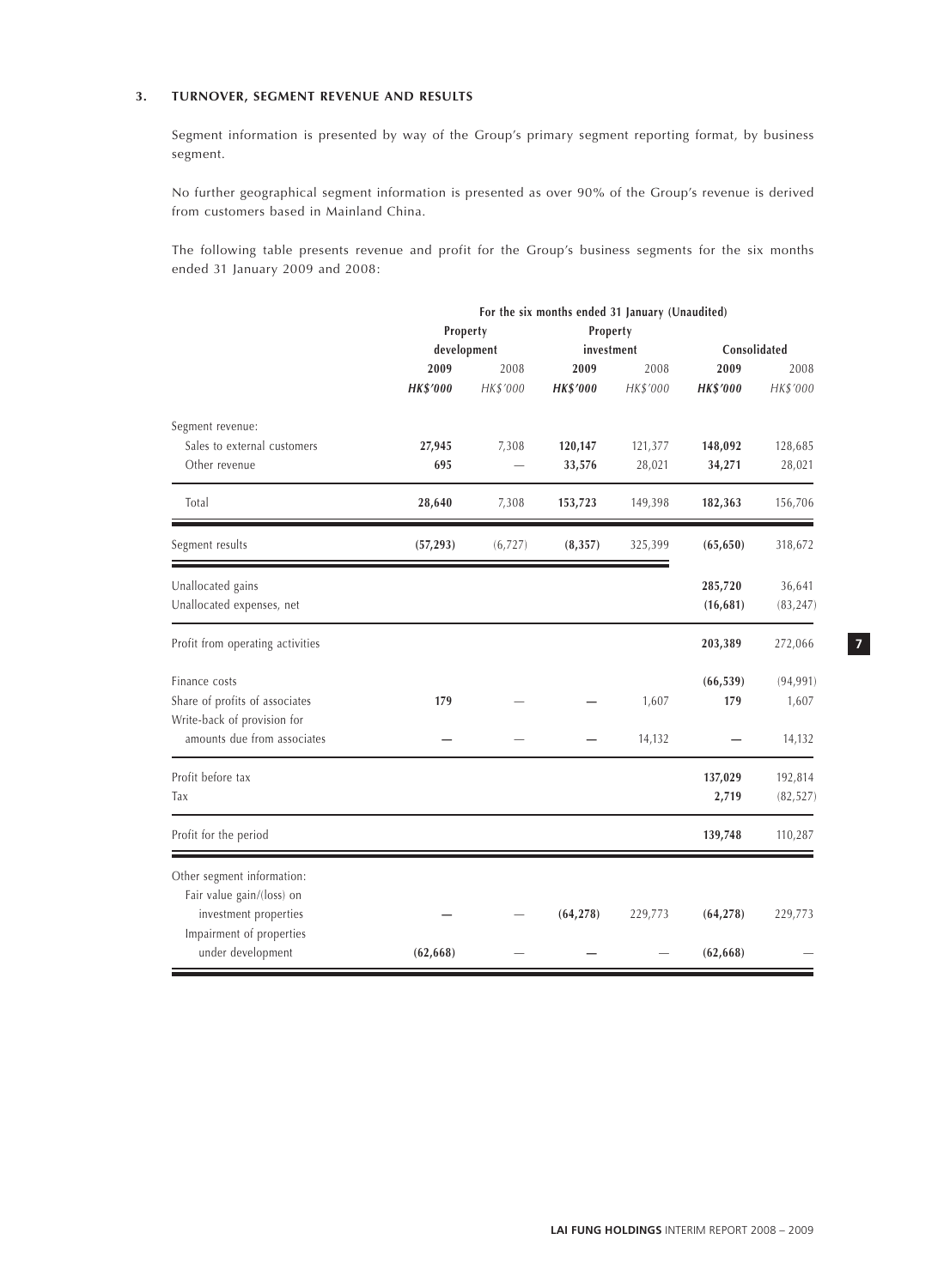#### **4. GAIN ON TERMINATION OF CROSS CURRENCY SWAPS ("CCS")**

On 28 October 2008, the Company terminated the CCS and received approximately HK\$65,130,000 as proceeds from the termination (the "Termination"). Together with the reversal of fair value loss on the cash flow hedges arising from the CCS of HK\$185,462,000, which was previously recognised as derivative financial instruments in the consolidated balance sheet, and the balance of related hedge reserve of HK\$5,719,000, total gains of HK\$256,311,000 are recognised in the condensed consolidated income statement for the six months ended 31 January 2009.

After the Termination, the Group does not have any derivative financial instruments or hedging instruments outstanding. Further details of the Termination have been disclosed in the Company's announcement dated 28 October 2008.

# **5. PROFIT FROM OPERATING ACTIVITIES**

The Group's profit from operating activities is arrived at after charging/(crediting):

|                                                   | For the six months ended |             |  |
|---------------------------------------------------|--------------------------|-------------|--|
|                                                   | 31 January               |             |  |
|                                                   | 2009                     |             |  |
|                                                   | (Unaudited)              | (Unaudited) |  |
|                                                   | <b>HK\$'000</b>          | HK\$'000    |  |
| Cost of completed properties sold                 | 9,894                    | 5,832       |  |
| Impairment of properties under development "      | 62,668                   |             |  |
| Gain on repurchase of fixed rate senior notes "   | (9, 577)                 |             |  |
| Depreciation $*$                                  | 12,855                   | 12,024      |  |
| Foreign exchange differences, net "               | 2,200                    | 59,010      |  |
| Equity-settled share option expense               | 892                      | 1,515       |  |
| Amortisation of prepaid land lease payments       | 89                       | 82          |  |
| Excess over the cost of a business combination ## |                          | (29, 671)   |  |
| Loss on disposal of interest in a subsidiary "    |                          | 14,268      |  |

# *Depreciation charge of HK\$7,648,000 (six months ended 31 January 2008: HK\$7,467,000) for serviced apartments is included in "Other operating expense, net" on the face of the condensed consolidated income statement.*

## *These expenses/(incomes) are included in "Other operating expense, net" on the face of the condensed consolidated income statement. For the six months ended 31 January 2008, foreign exchange differences included an exchange loss of HK\$82,598,000 arising from the cash flow hedges.*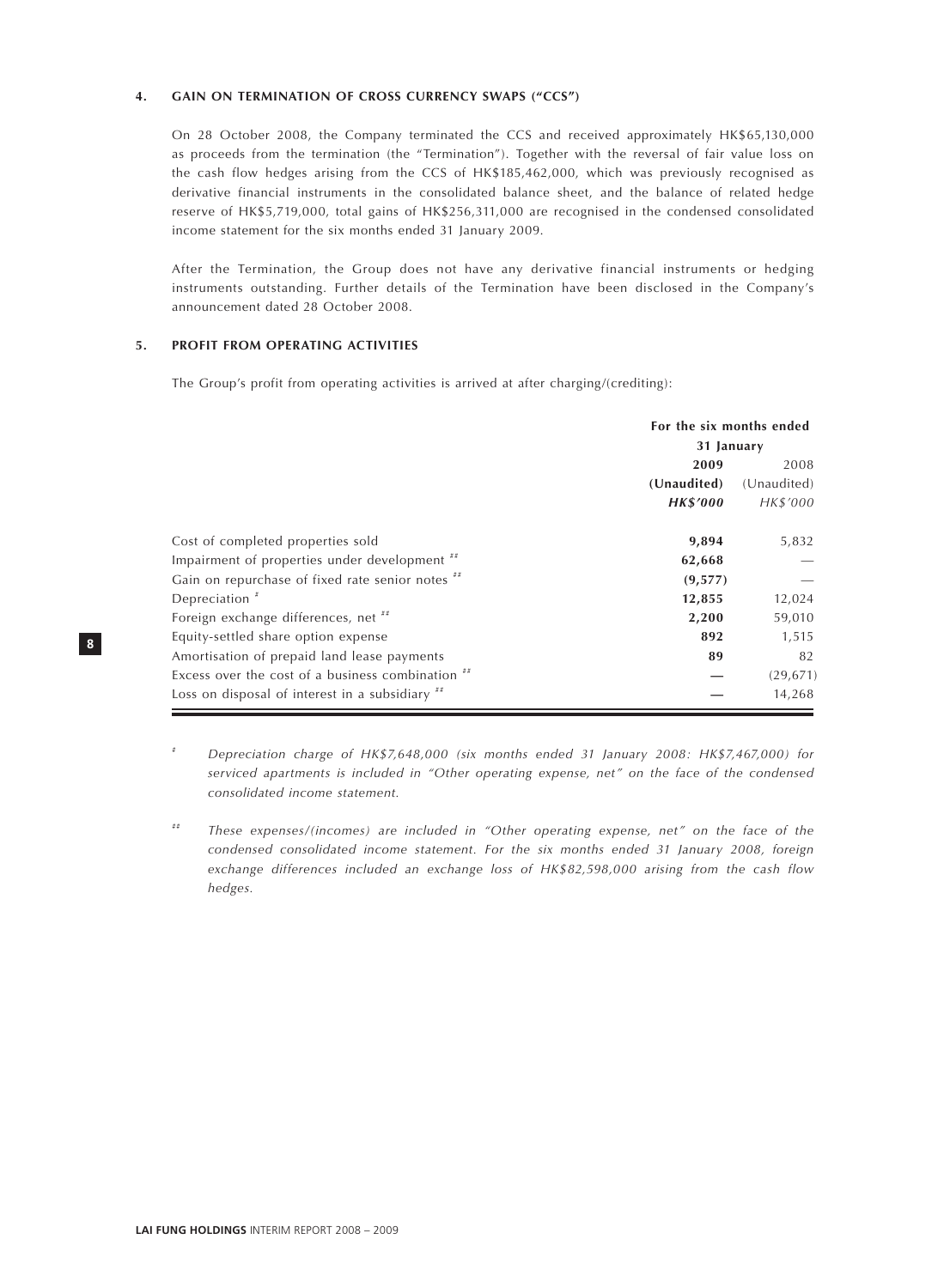# **6. FINANCE COSTS**

|                                                            | For the six months ended<br>31 January |             |  |
|------------------------------------------------------------|----------------------------------------|-------------|--|
|                                                            | 2009                                   | 2008        |  |
|                                                            | (Unaudited)                            | (Unaudited) |  |
|                                                            | <b>HK\$'000</b>                        | HK\$'000    |  |
| Interest on:                                               |                                        |             |  |
| Bank loans wholly repayable within five years              | 27,037                                 | 37,579      |  |
| Bank loans repayable beyond five years                     | 283                                    | 555         |  |
| Promissory note                                            | 4,315                                  | 6,087       |  |
| Fixed rate senior notes, net *                             | 66,618                                 | 54,744      |  |
| Amortisation of fixed rate senior notes                    | 2,816                                  | 2,203       |  |
| Bank charges                                               | 235                                    | 3,985       |  |
|                                                            | 101,304                                | 105,153     |  |
| Less: Interest capitalised in properties under development | (34,765)                               | (10, 162)   |  |
| Total finance costs                                        | 66,539                                 | 94,991      |  |

\* *Net of interest saving of HK\$4,248,000 (six months ended 31 January 2008: HK\$16,431,000) arising from the cash flow hedges.*

## **7. TAX**

No provision for Hong Kong profits tax has been made as the Group had no estimated assessable profits arising in Hong Kong during the period (six months ended 31 January 2008: Nil). Taxes on profits assessable elsewhere have been calculated at the tax rates prevailing in the jurisdictions in which the Group operates, based on existing legislation, interpretations and practices in respect thereof.

|                                          | For the six months ended |             |  |  |
|------------------------------------------|--------------------------|-------------|--|--|
|                                          | 31 January               |             |  |  |
|                                          | 2009                     |             |  |  |
|                                          | (Unaudited)              | (Unaudited) |  |  |
|                                          | <b>HK\$'000</b>          | HK\$'000    |  |  |
| Current — Mainland China                 |                          |             |  |  |
| Corporate income tax                     | 2,686                    | 15,276      |  |  |
| Land appreciation tax                    | 7,019                    | 1,896       |  |  |
| Deferred                                 | (12, 424)                | 65,355      |  |  |
| Total tax charge/(credit) for the period | (2,719)                  | 82,527      |  |  |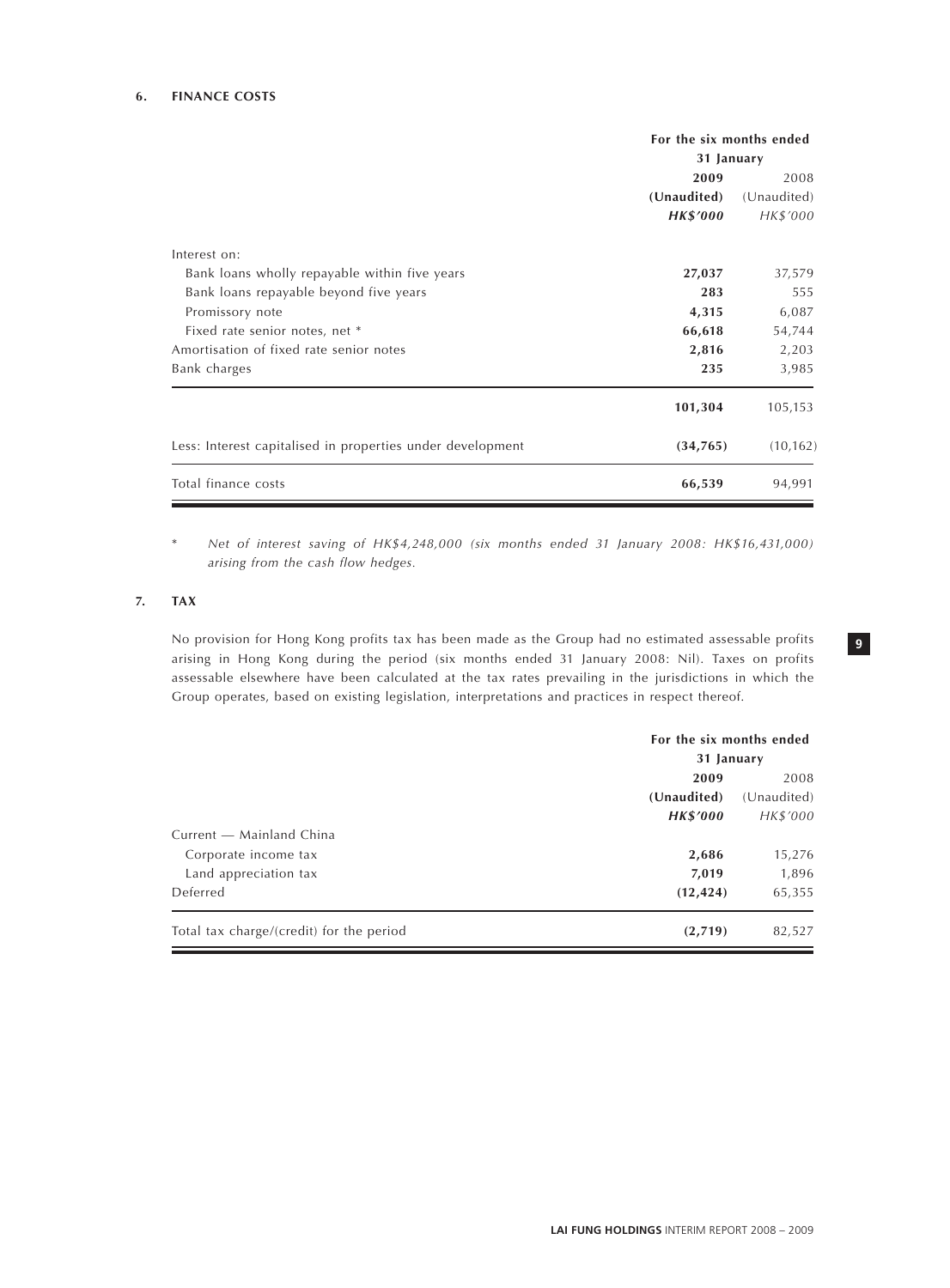#### **8. EARNINGS PER SHARE ATTRIBUTABLE TO EQUITY HOLDERS OF THE COMPANY**

The calculation of basic earnings per share amounts is based on the profit for the period attributable to equity holders of the Company of HK\$140,716,000 (six months ended 31 January 2008: HK\$85,276,000), and the weighted average number of 8,047,956,478 (six months ended 31 January 2008: 8,047,956,478) ordinary shares in issue during the period.

All share options of the Company had an anti-dilutive effect on the basic earnings per share amounts for the periods ended 31 January 2009 and 2008. Therefore, the diluted earnings per share amounts for both periods had not been disclosed.

#### **9. DEBTORS, DEPOSITS AND PREPAYMENTS**

The Group maintains various credit policies for different business operations in accordance with business practices and market conditions in which the respective subsidiaries operate. Sales proceeds receivable from the sale of properties are settled in accordance with the terms of the respective contracts. Rent and related charges in respect of the leasing of properties are receivable from tenants, and are normally payable in advance with rental deposits received in accordance with the terms of the tenancy agreements. Serviced apartments charges are mainly settled by customers on cash basis except for those corporate clients who maintain credit accounts with the Group, the settlement of which is in accordance with the respective agreements. In view of the aforementioned and the fact that the Group's trade receivables relate to a large number of diversified customers, there is no significant concentration of credit risk.

An ageing analysis of the trade receivables as at the balance sheet date, based on payment due date, is as follows:

| 31 January                                  |        | 31 July   |
|---------------------------------------------|--------|-----------|
|                                             | 2009   | 2008      |
| (Unaudited)                                 |        | (Audited) |
| <b>HK\$'000</b>                             |        | HK\$'000  |
| Trade receivables, net:                     |        |           |
| Within one month                            | 42,175 | 163,312   |
| One to two months                           | 456    | 388       |
| Two to three months                         | 626    | 420       |
|                                             | 43,257 | 164,120   |
| Other receivables, deposits and prepayments | 45,840 | 57,636    |
| Total                                       | 89,097 | 221,756   |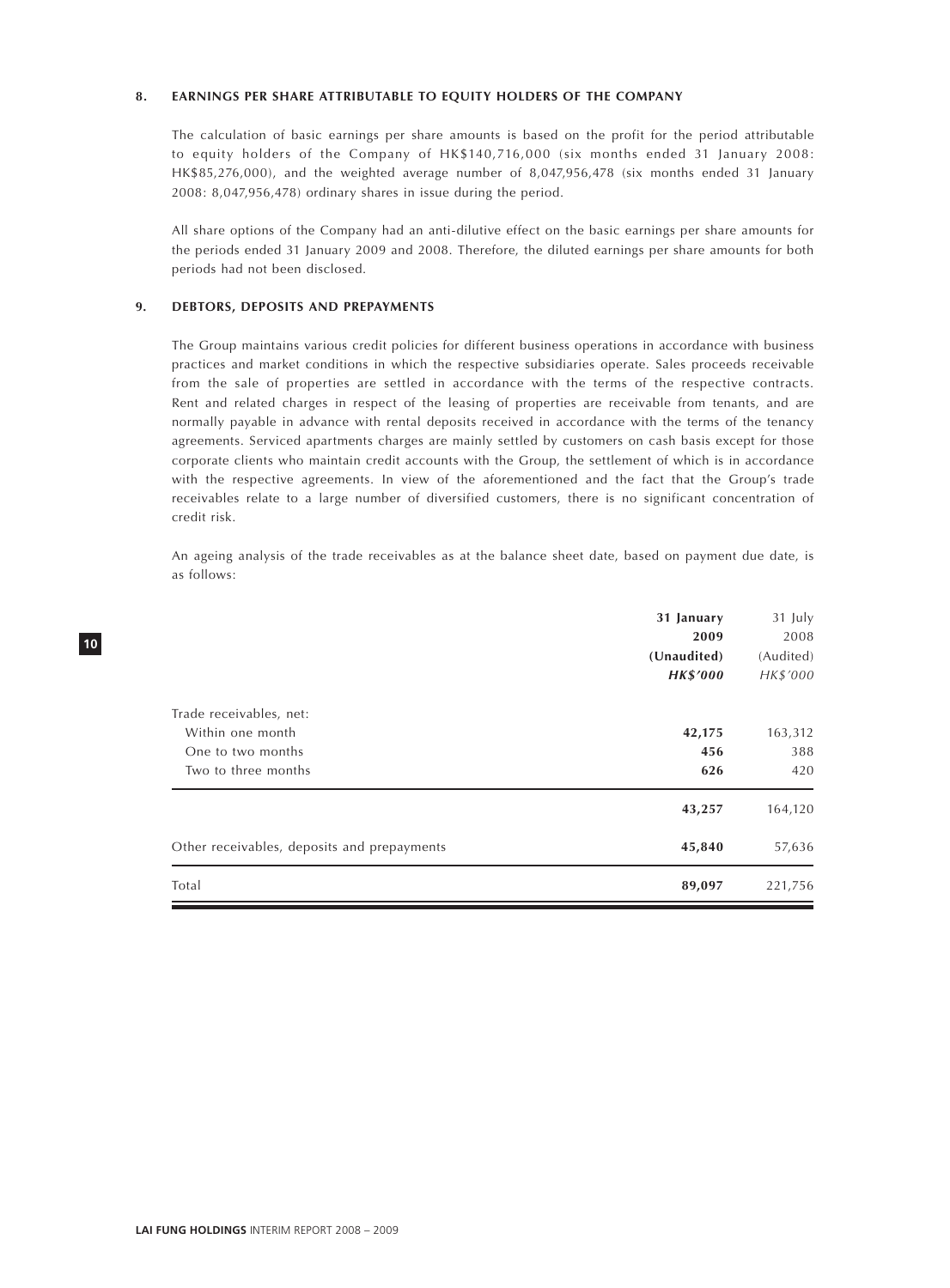# **10. CREDITORS AND ACCRUALS**

An ageing analysis of the trade payables as at the balance sheet date, based on payment due date, is as follows:

|                             | 31 January<br>2009<br>(Unaudited)<br><b>HK\$'000</b> | 31 July<br>2008<br>(Audited)<br>HK\$'000 |
|-----------------------------|------------------------------------------------------|------------------------------------------|
| Trade payables:             |                                                      |                                          |
| Within one month            | 6,123                                                | 25,400                                   |
| One to three months         |                                                      | 655                                      |
|                             | 6,123                                                | 26,055                                   |
| Accruals and other payables | 438,714                                              | 514,067                                  |
| Total                       | 444,837                                              | 540,122                                  |

# **11. COMMITMENTS**

The Group had the following capital commitments as at the balance sheet date:

|                                                            | 31 January      | 31 July   |
|------------------------------------------------------------|-----------------|-----------|
|                                                            | 2009            | 2008      |
|                                                            | (Unaudited)     | (Audited) |
|                                                            | <b>HK\$'000</b> | HK\$'000  |
| Contracted, but not provided for:                          |                 |           |
| Land lease payments, resettlement, compensation,           |                 |           |
| construction and renovation costs and others               | 771,109         | 351,530   |
| Authorised, but not contracted for:                        |                 |           |
| Resettlement, construction and renovation costs and others | 183,796         | 657,138   |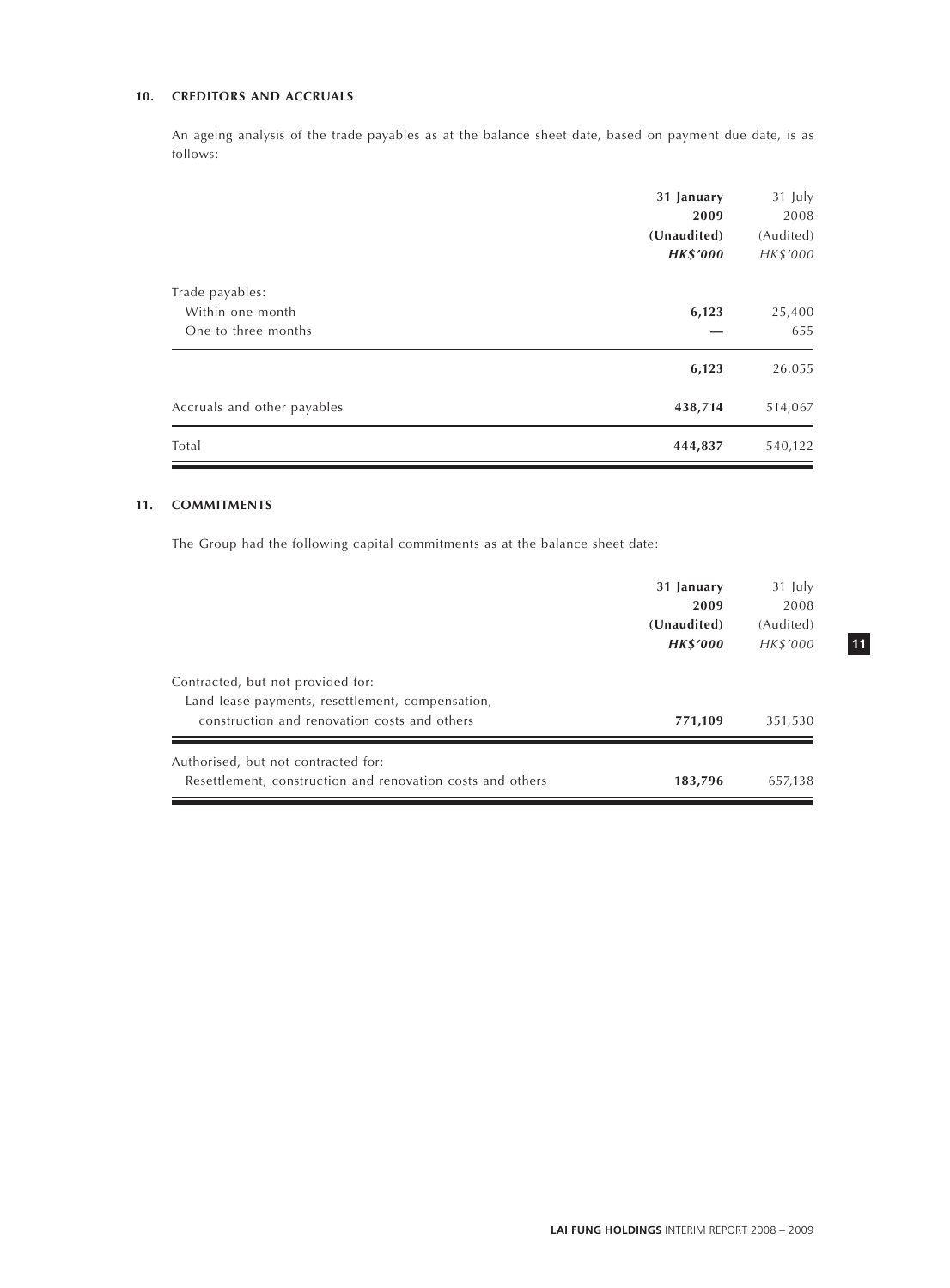#### **12. RELATED PARTY TRANSACTIONS**

#### **(a) Transactions with related parties**

|                                            |              | For the six months ended<br>31 January |             |  |
|--------------------------------------------|--------------|----------------------------------------|-------------|--|
|                                            |              | 2009<br>2008                           |             |  |
|                                            |              | (Unaudited)                            | (Unaudited) |  |
|                                            | <b>Notes</b> | <b>HK\$'000</b>                        | HK\$'000    |  |
| Interest on the promissory note paid to    |              |                                        |             |  |
| a substantial shareholder                  | (i)          | (4,315)                                | (6,087)     |  |
| Advertising fees paid to a related company | (ii)         | (3, 430)                               | (1, 556)    |  |

*Notes:*

- (i) Interest is charged on a promissory note issued to Lai Sun Garment (International) Limited, a substantial shareholder of the Company, at the prevailing Hong Kong Dollar Prime Rate as quoted by a designated bank in Hong Kong.
- (ii) The related company is a subsidiary of eSun Holdings Limited, which is significantly influenced by certain members of key management personnel of the Company.

The terms of the advertising fees were determined based on the contracts entered into between the Group and the related company.

#### **(b) Compensation of key management personnel of the Group**

|                                                     | For the six months ended |             |  |
|-----------------------------------------------------|--------------------------|-------------|--|
|                                                     | 31 January               |             |  |
|                                                     | 2009                     |             |  |
|                                                     | (Unaudited)              | (Unaudited) |  |
|                                                     | <b>HK\$'000</b>          | HK\$'000    |  |
| Short term employee benefits                        | 7,408                    | 7,527       |  |
| Post-employment benefits                            | 38                       | 37          |  |
| Share-based payments                                | 619                      | 1,059       |  |
| Total compensation paid to key management personnel | 8,065                    | 8,623       |  |

#### **13. APPROVAL OF THE FINANCIAL STATEMENTS**

These condensed consolidated interim financial statements were approved and authorised for issue by the Board on 9 April 2009.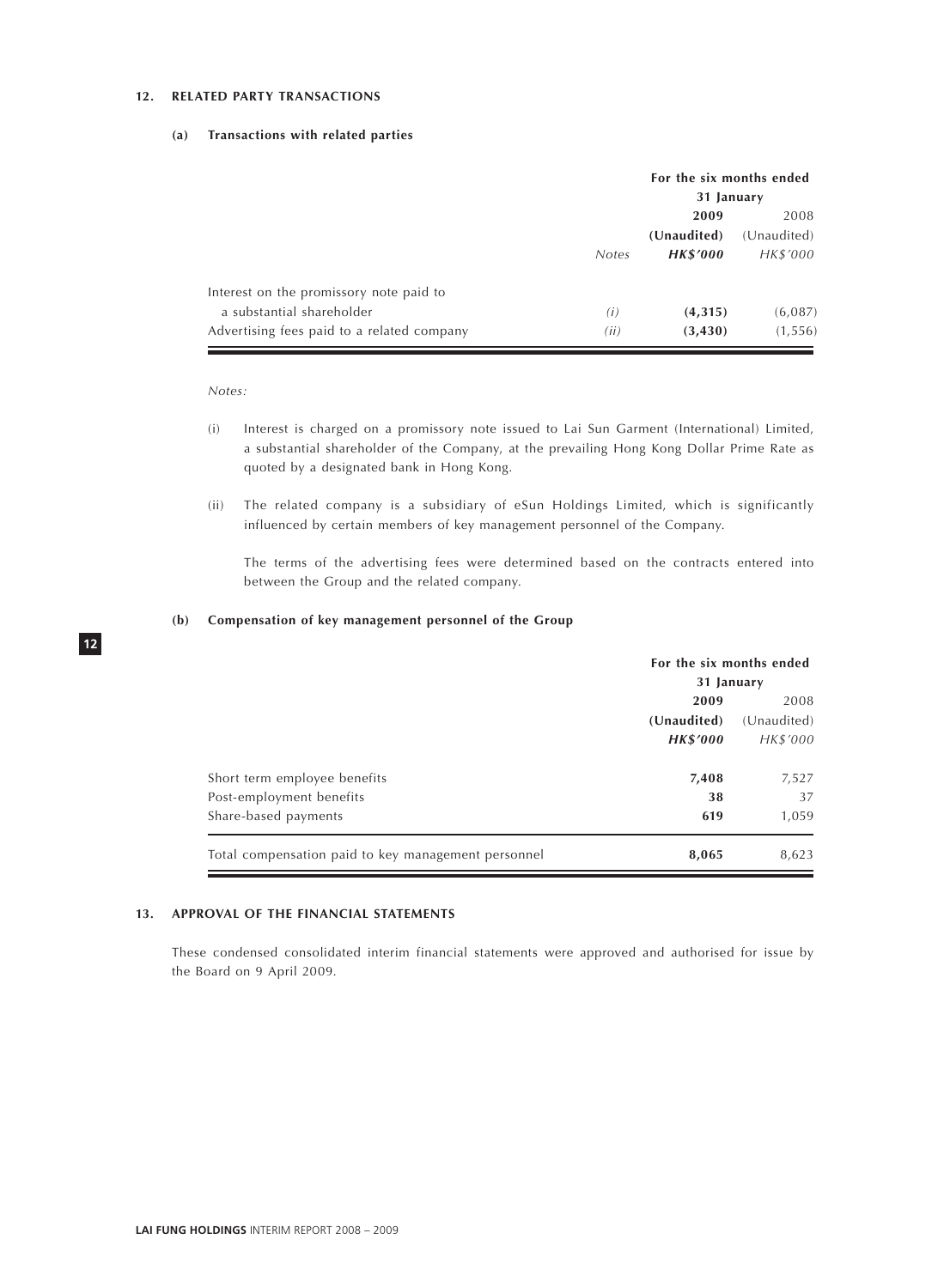## **INTERIM DIVIDEND**

The Board has resolved not to pay an interim dividend for the six months ended 31 January 2009 (six months ended 31 January 2008: Nil).

# **MANAGEMENT DISCUSSION AND ANALYSIS**

# **Overview of interim results**

For the six months ended 31 January 2009, the Group recorded a turnover of HK\$148,092,000 (2008: HK\$128,685,000) and a gross profit of HK\$109,488,000 (2008: HK\$100,690,000), representing an increase of approximately 15% and 9% respectively from the previous corresponding period. Profit from operating activities was HK\$203,389,000 (2008: HK\$272,066,000) and profit attributable to equity holders of the Company was HK\$140,716,000 (2008: HK\$85,276,000), representing a decrease of approximately 25% and an increase of approximately 65% respectively from the previous corresponding period.

The decrease in profit from operating activities was mainly attributable to a fair value loss on investment properties of the Group of HK\$64,278,000 during the period under review against a gain of HK\$229,773,000 for the previous corresponding period. This was partially offset by a gain arising from the termination of cross currency swaps of HK\$256,311,000 in October 2008. Finance costs reduced to HK\$66,539,000 (2008: HK\$94,991,000) for the period under review after an amount of HK\$34,765,000 (2008: HK\$10,162,000) had been capitalised in properties under development during the period under review.

Provision for tax was significantly reduced from a charge of HK\$82,527,000 for the six months ended 31 January 2008 to a credit of HK\$2,719,000 for the period under review. This was mainly attributable to write-back of deferred tax provision on the Group's investment properties as a result of reduction in the fair value of these properties during the period under review.

Profit attributable to equity holders of the Company increased by 65% to HK\$140,716,000. Basic earnings per share was HK1.75 cents for the six months ended 31 January 2009 compared to HK1.06 cents for the previous corresponding period.

Shareholders' equity as at 31 January 2009 amounted to HK\$6,938,461,000, up from HK\$6,909,222,000 as at 31 July 2008. Net asset value per share attributable to equity holders of the Company was HK\$0.86 as at 31 January 2009, which was the same as at 31 July 2008.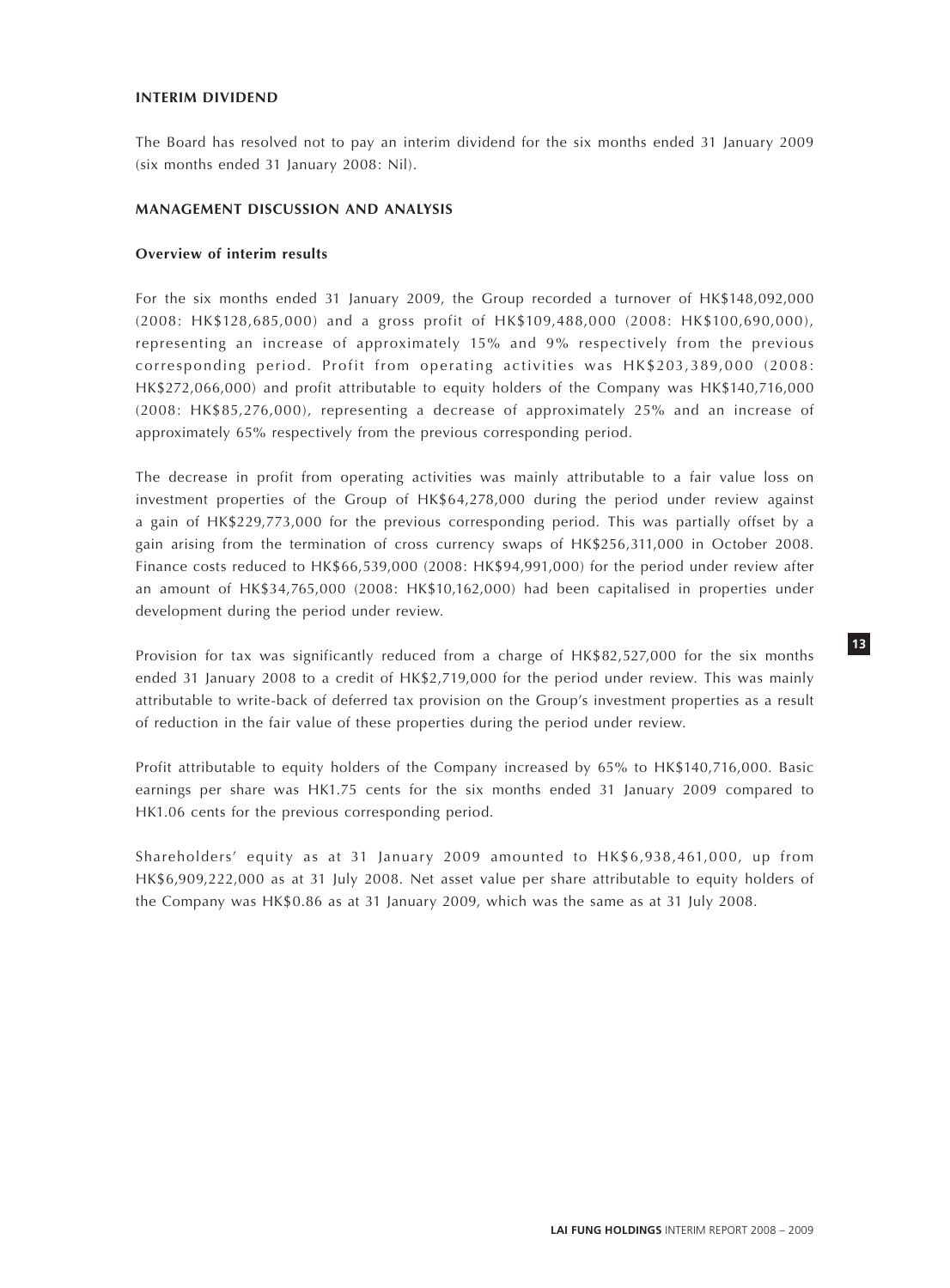#### **Business Review**

#### *Investment properties*

#### *Property rental results*

During the six months ended 31 January 2009, the Group recorded a turnover of HK\$120,147,000 from rental income. Breakdown of turnover from rental income was as follows:

|                                  | For the six months ended<br>31 January |                  |                |  |
|----------------------------------|----------------------------------------|------------------|----------------|--|
|                                  | 2009<br>HK\$                           | 2008<br>$H K$ \$ | Change<br>$\%$ |  |
| Shanghai                         |                                        |                  |                |  |
| Hong Kong Plaza                  | 76,491,000                             | 90,986,000       | $-15.9$        |  |
| Regents Park (commercial podium) | 3,294,000                              | 2,626,000        | $+25.4$        |  |
| Northgate Plaza I                | 10,263,000                             |                  | n/a            |  |
| Guangzhou                        |                                        |                  |                |  |
| May Flower Plaza                 | 30,099,000                             | 27,765,000       | $+8.4$         |  |
| Total                            | 120,147,000                            | 121,377,000      | $-1.0$         |  |

# *Development properties*

**14**

*Property sales results*

|                        | For the six months ended<br>31 January |           |          |  |
|------------------------|----------------------------------------|-----------|----------|--|
|                        | 2009                                   | 2008      | Change   |  |
|                        | $H K$ \$                               | $H K$ \$  | $\%$     |  |
| Shanghai               |                                        |           |          |  |
| Regents Park, Phase II | 27,945,000                             |           | n/a      |  |
| Guangzhou              |                                        |           |          |  |
| Eastern Place          |                                        | 7,308,000 | n/a      |  |
| Total                  | 27,945,000                             | 7,308,000 | $+282.4$ |  |

During the period under review, rental income from Hong Kong Plaza recorded a decrease of 15.9% to HK\$76,491,000, which was mainly due to the renovation of the shopping arcades under the serviced apartment tower and a decrease in occupancy rate of the serviced apartments. It is expected that the rental income from Hong Kong Plaza will be further affected when the renovation work on the shopping arcades under the office tower and the renovation work on the serviced apartments commence later this year. The Group's share of rental income for Northgate Plaza I for the previous corresponding period had been recorded under "Share of profits of associates" before the Group acquired the remaining interests in January 2008. Rental income from May Flower Plaza recorded an increase of 8.4% to HK\$30,099,000 for the period under review.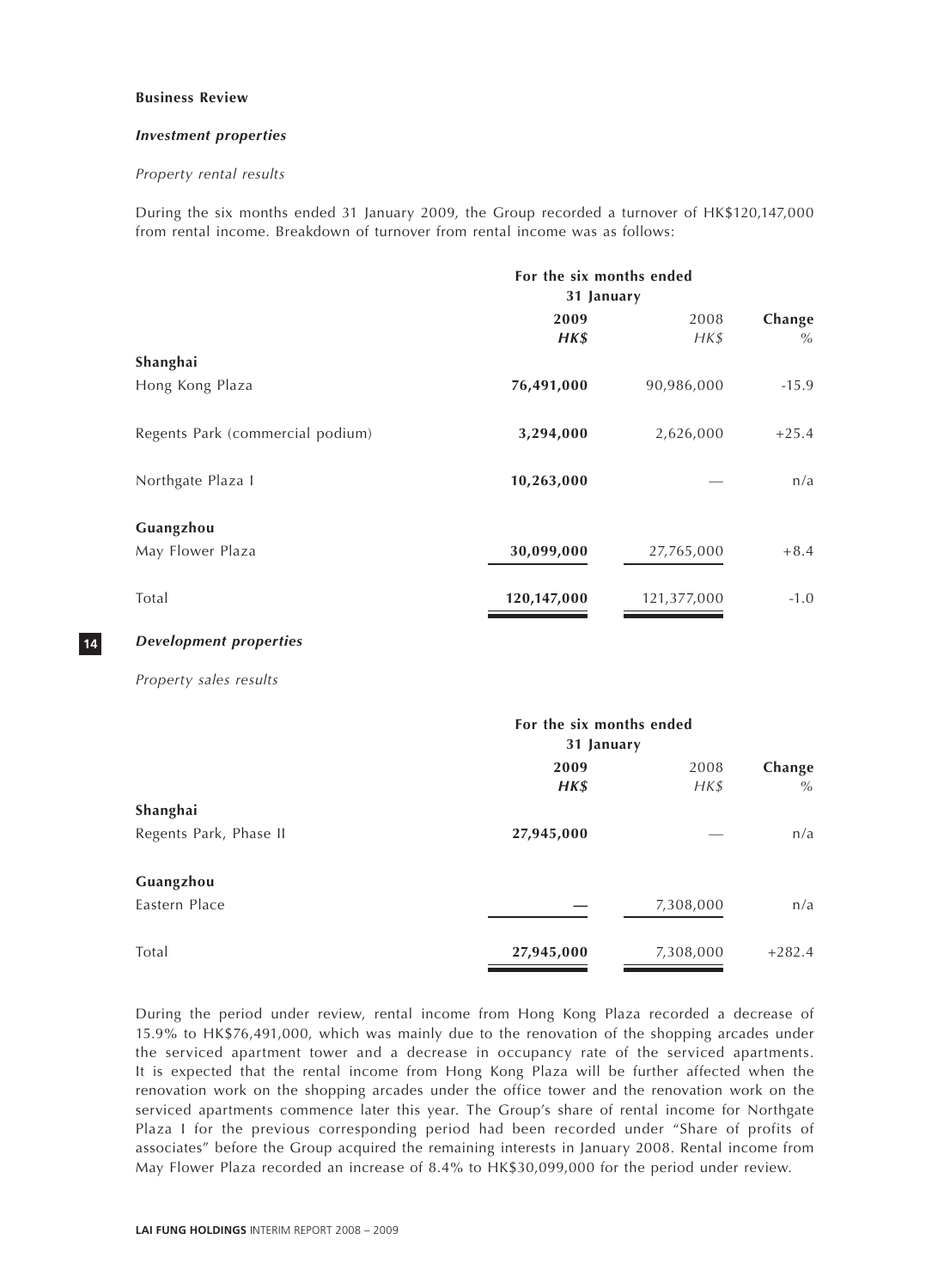## **Review of Major Property Projects**

## *Shanghai*

#### *Shanghai Hong Kong Plaza*

Hong Kong Plaza is a twin-tower prime property located on Huaihaizhong Road, Luwan District, Shanghai comprising office, shopping arcades and serviced apartments. The property is directly above Huangpi Road South Metro Station and is within walking distance of Xintiandi. Rental income for the six months ended 31 January 2009 amounted to HK\$76,491,000, representing a decrease of approximately 15.9% compared with the same period last year.

The decrease in rental was mainly attributable to the commencement of renovation work on the shopping arcades under the serviced apartment tower in July 2008, which is expected to be completed in the second half of this year. The renovation of the shopping arcades under the office tower also commenced in March this year and is expected to be completed early next year. The Group will also renovate the whole serviced apartment tower to upgrade the quality of the rooms and the services. In addition, the common areas of the office tower and the lift lobbies for both office tower and serviced apartment tower will be renovated. It is estimated that the full renovation work of Hong Kong Plaza will be completed in 2010. The rental income of Hong Kong Plaza is expected to be improved from its current level upon completion of the renovation. In the meantime, rental income for 2009 and 2010 will be adversely affected.

## *Shanghai Regents Park*

Regents Park is a major residential project located in the Zhongshan Park Commercial Area at the prestigious Changning District, Shanghai with a total saleable gross floor area ("GFA") of approximately 154,000 square metres ("sq.m.") (GFA attributable to the Group of approximately 146,000 sq.m.).

Phase II of the project comprises 6 residential towers with 455 units (GFA attributable to the Group of approximately 59,000 sq.m.). 3 residential towers were launched for pre-sale in April 2008 and a total of 142 units were sold at an average price of RMB33,000 per sq.m. ("psm") as at 31 July 2008. Since then, the property market in Shanghai has become quiet and only a few units were sold in the period under review. Since February 2009, the Group has relaunched 80 units to the market at an average price of RMB28,000 psm and 39 units have been sold for a total consideration of approximately HK\$178,495,000, which will be recorded in the second half of this financial year. The Group will closely monitor the market conditions and adjust our marketing strategy for the other 3 residential towers with 227 units, which will be launched to the market soon.

# *Shanghai May Flower Plaza*

Shanghai May Flower Plaza is a mixed-use project located at the junction of Da Tong Road and Zhi Jiang Xi Road in Su Jia Xiang in the Zhabei District in Shanghai. This project is situated near the Zhongshan Road North Metro Station. The Group has an effective 95% interest in the project.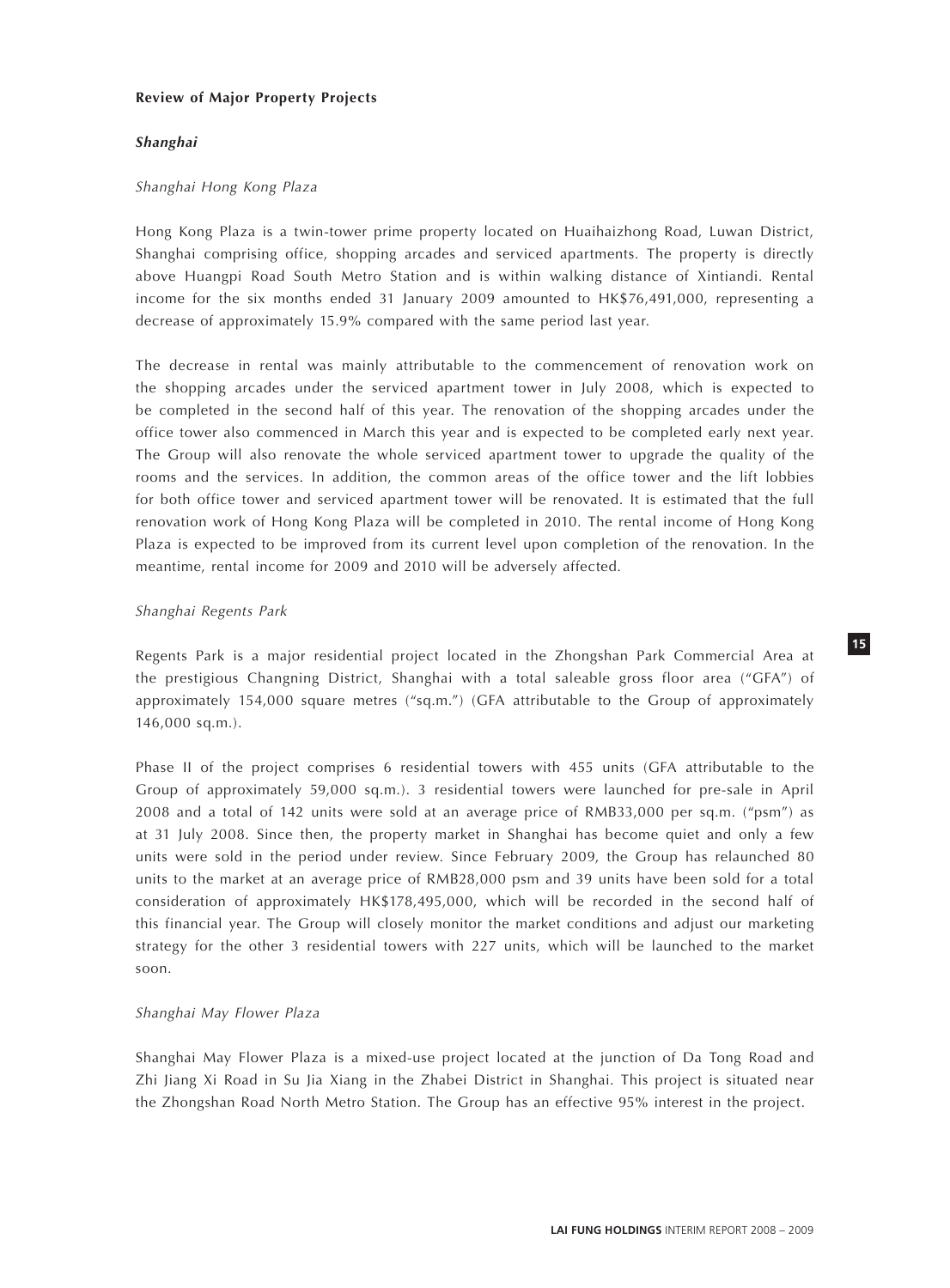The project has a total GFA of approximately 114,500 sq.m. (GFA attributable to the Group of approximately 109,000 sq.m.), comprising residential and office apartments, and commercial spaces. In addition, there will be approximately 33,000 sq.m. for carparks and ancillary facilities. Construction work commenced in October 2007 and is scheduled to start pre-sale in 2010.

# *Shanghai Northgate Plaza*

Northgate Plaza I is a block of office units with retail podium located on Tian Mu Road West in the Zhabei District of Shanghai near the Shanghai Railway Terminal. The Group has a 96.6% interest in this property. The property has a total GFA of approximately 36,500 sq.m. including carparks.

The Group plans to develop Northgate Plaza II on the vacant site located adjacent to Phase I. The Group has a 99.0% interest in Phase II.

The Phase II development will have a total GFA of approximately 28,800 sq.m. comprising serviced apartments with retail podium. In addition, there will be some areas for car parks. Construction work has commenced and is scheduled to be completed in 2011.

# *Guangzhou and Zhongshan*

# *Guangzhou May Flower Plaza*

Guangzhou May Flower Plaza is a prime property situated on Zhongshanwu Road, Yuexiu District directly above the Gongyuanqian Metro Station in Guangzhou, interchange station of Guangzhou Subway Lines No. 1 and 2. The Group has an effective 77.5% interest in this property.

This 13-storey complex has a total GFA of approximately 51,000 sq.m. (GFA attributable to the Group of approximately 39,000 sq.m.) comprising retail spaces, restaurants and fast food outlets, cinema and office units. The property is leased to various tenants that are well known corporations, consumer brands and restaurants. Rental income from May Flower Plaza was HK\$30,099,000 for the six months ended 31 January 2009, representing an increase of approximately 8.4% from the previous corresponding period.

# *Guangzhou Eastern Place*

Eastern Place is a multi-phase project located on Dongfeng East Road, Yuexiu District, Guangzhou.

The Phase V development will have a total GFA attributable to the Group of approximately 101,000 sq.m. comprising residential blocks, serviced apartments, offices and retail space. Construction work has commenced and is scheduled to be completed in 2011.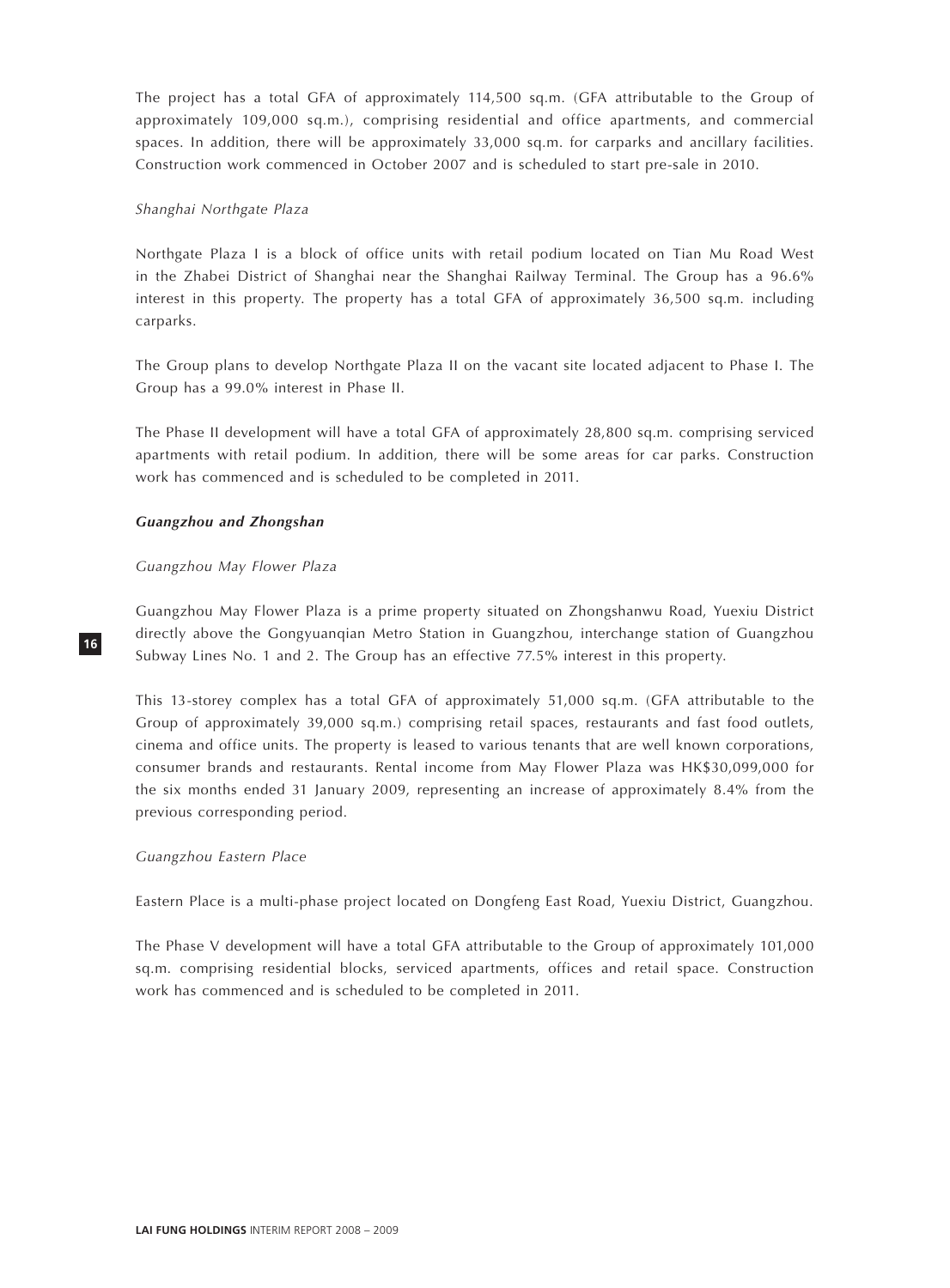# *Guangzhou West Point*

West Point is located on Zhongshan Qi Road and is within walking distance from the Ximenkou Subway Station. The project has a total GFA of approximately 64,000 sq.m., comprising 243 residential units, serviced apartments and commercial spaces. In addition, there will be approximately 10,000 sq.m. for carparks and ancillary facilities. Pre-sale of residential units was started in July 2008 and up to March 2009, approximately 77% of the units were sold at an average price of RMB13,000 psm, with a total consideration of approximately HK\$272,594,000. Occupation permit is expected to be obtained in the second half of this financial year. Once the occupation permit is obtained, the sales revenue will be recognised in the consolidated income statement. The Group also plans to launch the serviced apartments for pre-sale in the next few months. Initial discussion has been taking place with potential tenants for leasing the retail space.

# *Guangzhou Jinshazhou Project*

Jinshazhou project is a 50:50 joint venture with CapitaLand China Holdings Pte. Ltd. This proposed development in Hengsha, Baiyuan District, Guangzhou has a total GFA of approximately 369,000 sq.m. (GFA attributable to the Group of approximately 184,500 sq.m.), comprising low-rise and high-rise residential units with ancillary facilities including carparks and shopping amenities.

The project is currently at the planning stage. According to the current development schedule, the project will be completed in phases from 2010 to 2012.

# *Guangzhou Haizhu Plaza*

Haizhu Plaza is located on Chang Di Main Road in Yuexiu District, Guangzhou along the Pearl River. The Group owns the entire interest in this project.

The proposed development has a GFA of approximately 103,000 sq.m., and is intended to be developed into a grade-A office tower, a serviced apartment tower, retail podium, carparks and ancillary facilities.

The project is currently in the process of resettlement of original occupants and the development is expected to be completed in 2012.

# *Guangzhou Donghua Dong Road Project*

The site is located on Donghua Dong Road in Yuexiu District. The permitted GFA is approximately 10,000 sq.m. The project is currently at the planning stage and is intended to be developed into a residential tower, carparks and ancillary facilities. The project is expected to be completed in 2011.

# *Guangzhou Da Sha Tou Road/Yuan Jiang Dong Road Project*

The site is located at the junction of Da Sha Tou Road and Yuan Jiang Dong Road in Yuexiu District. The permitted GFA is approximately 8,000 sq.m. The project is currently at the planning stage and is intended to be developed into a serviced apartment tower, carparks and ancillary facilities. The project is expected to be completed in 2011.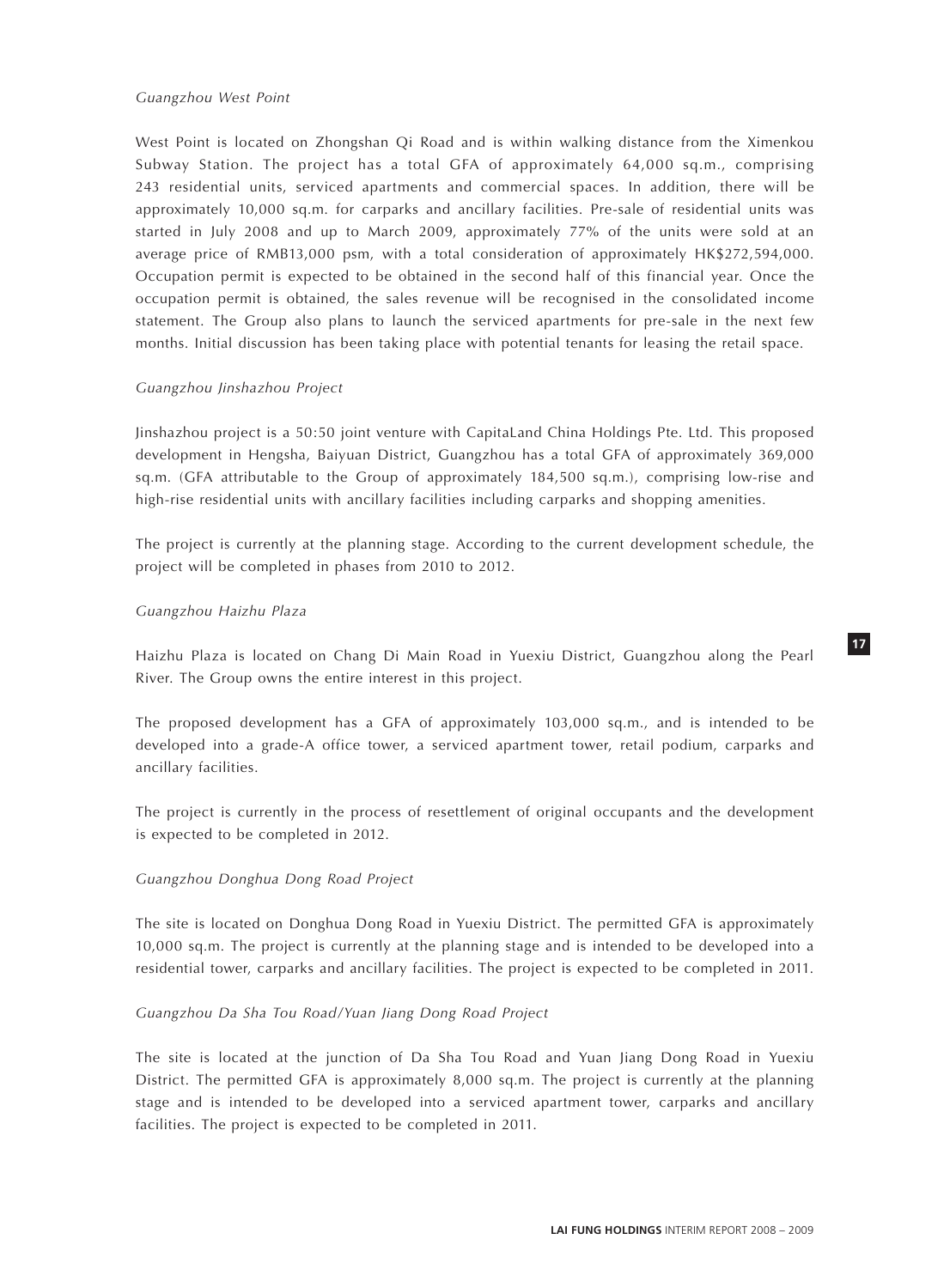## *Guangzhou Guan Lu Road Project*

The site is located on Guan Lu Road in Yuexiu District. The permitted GFA is approximately 14,000 sq.m. The project is currently at the planning stage and is intended to be developed into a residential tower, carparks and ancillary facilities. The project is expected to be completed in 2011.

# *Zhongshan Palm Springs*

**18**

The project is located in Caihong Planning Area, West District of Zhongshan. The original plan for Phase I of the project is to build 27 blocks of residential towers with a total GFA of approximately 138,000 sq.m. However, the property market in Zhongshan has been seriously affected by the financial turmoil and the slowdown of economy. Having taken into account the prevailing market conditions and the expected supply from other developers in this area, the Group is currently revising its plan to reduce the risk in this project.

# **Capital Structure, Liquidity and Debt Maturity Profile**

As at 31 January 2009, the Group had total borrowings in the amount of HK\$2,740 million (as at 31 July 2008: HK\$2,872 million), representing a decrease of HK\$132 million. The consolidated net assets attributable to the equity holders of the Company amounted to HK\$6,938 million (as at 31 July 2008: HK\$6,909 million). The total debt to equity ratio was 39% (as at 31 July 2008: 42%) and the total debt to total capitalisation (long-term debt + equity) ratio was 30% (as at 31 July 2008: 31%).

Approximately 55% and 43% of the Group's borrowings were on a fixed rate basis and floating rate basis respectively, with the remaining 2% of the Group's borrowings being interest free.

Apart from the senior notes, the Group's other borrowings of HK\$1,240 million were 36% denominated in Renminbi, 15% in Hong Kong dollars and 49% in United States dollars.

In October 2008, the Group terminated the cross currency swap agreements and recorded a gain of HK\$256,311,000. After the termination of the cross currency swap agreements, the Group does not have any derivative financial instruments or hedging instruments outstanding.

Certain assets of the Group have been pledged to secure financing, including investment properties with carrying value of approximately HK\$4,262 million, serviced apartments with carrying value of approximately HK\$548 million, properties under development with carrying value of approximately HK\$677 million, a property with carrying value of approximately HK\$43 million, completed properties held for sale with carrying value of approximately HK\$488 million and bank balances of approximately HK\$109 million.

Taking into account cash held as at the balance sheet date, available banking facilities and the recurring cashflows from the Group's operating activities, the Group believes it has sufficient liquidity to finance its existing property development and investment projects.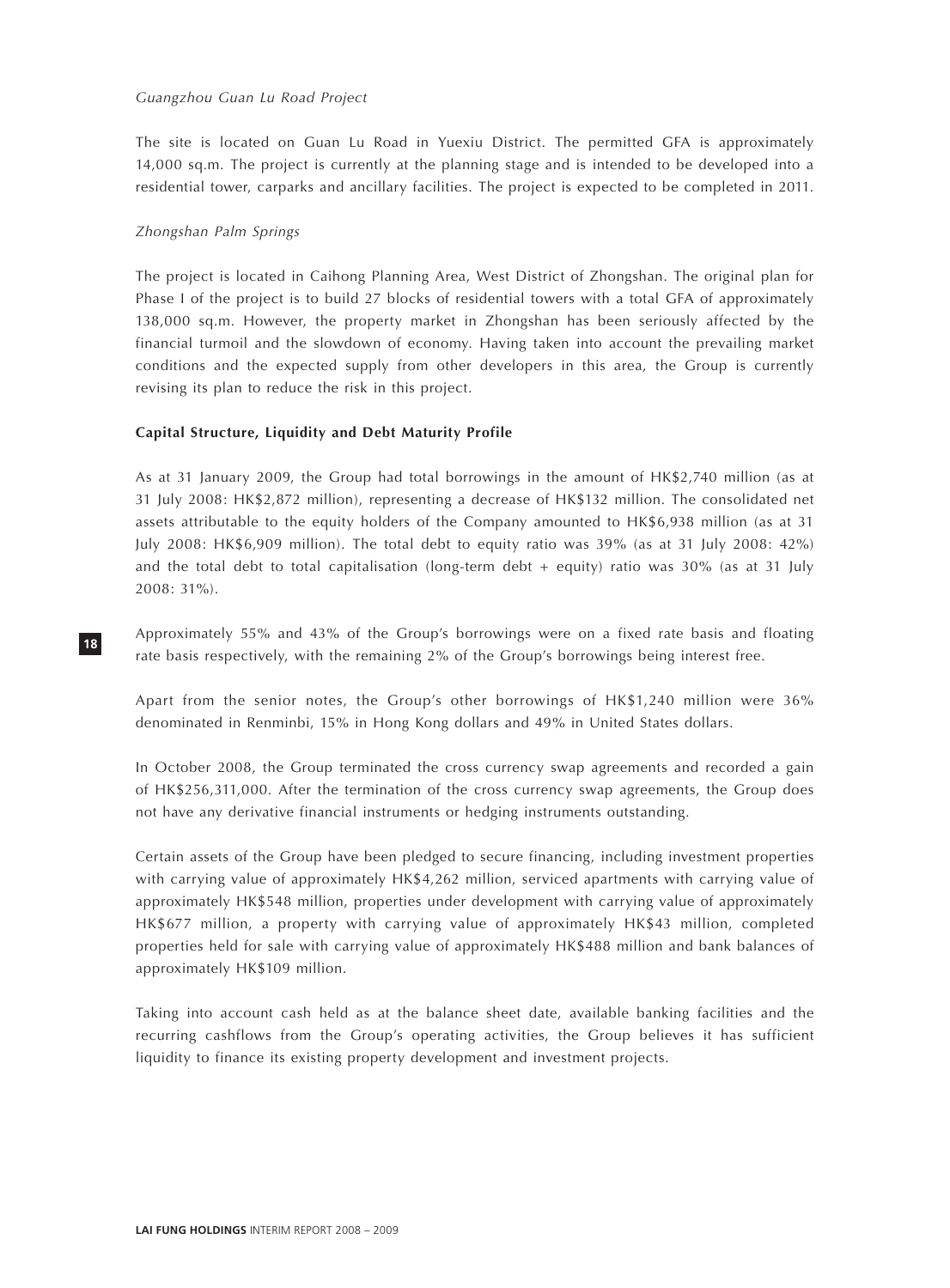## **Contingent Liabilities**

According to a practice common among banks in China when providing mortgage financing to property buyers, the bank will require property developer to provide a buy-back guarantee to secure the due performance of borrowers. The Group is currently providing a number of buy-back guarantees to banks that have granted mortgage loans to buyers of residential units in Phase I of Regents Park and Phases I to IV of Eastern Place. The Group's contingent liabilities under these obligations have been gradually relinquished along with the settlement of the mortgage loans granted by the bank to the end-buyers.

## **Employees and Remuneration Policies**

As at 31 January 2009, the Group employed a total of around 1,300 staff. The Group recognises the importance of maintaining a stable staff force in its continued success. Under the Group's existing policies, employee pay rates are maintained at competitive levels, whilst promotion and salary increments are assessed on a performance-related basis. Discretionary bonuses are granted to certain employees on a merit basis and in accordance with industry practice. Other staff benefits include share option scheme, mandatory provident fund, free hospitalisation insurance plan, subsidised medical care and subsidies for external education and training programmes.

## **Prospects**

The Group will continue its prudent approach in acquisition strategy and in managing our business in China.

The Group will focus on the sale of Regents Park Phase II in Shanghai and pre-sale of West Point in Guangzhou in the next few months. With the recent rebound in volume of transactions in Shanghai and Guangzhou, the Group will closely monitor the market sentiment and adjust our marketing strategy accordingly.

The Group will suffer a decline in rental income in Hong Kong Plaza for this and the next financial years during the renovation period. Following the completion of the renovation, it is expected that the rental income will be improved from its current level. Initial discussions have commenced with potential tenants for leasing the retail podium of Hong Kong Plaza and West Point.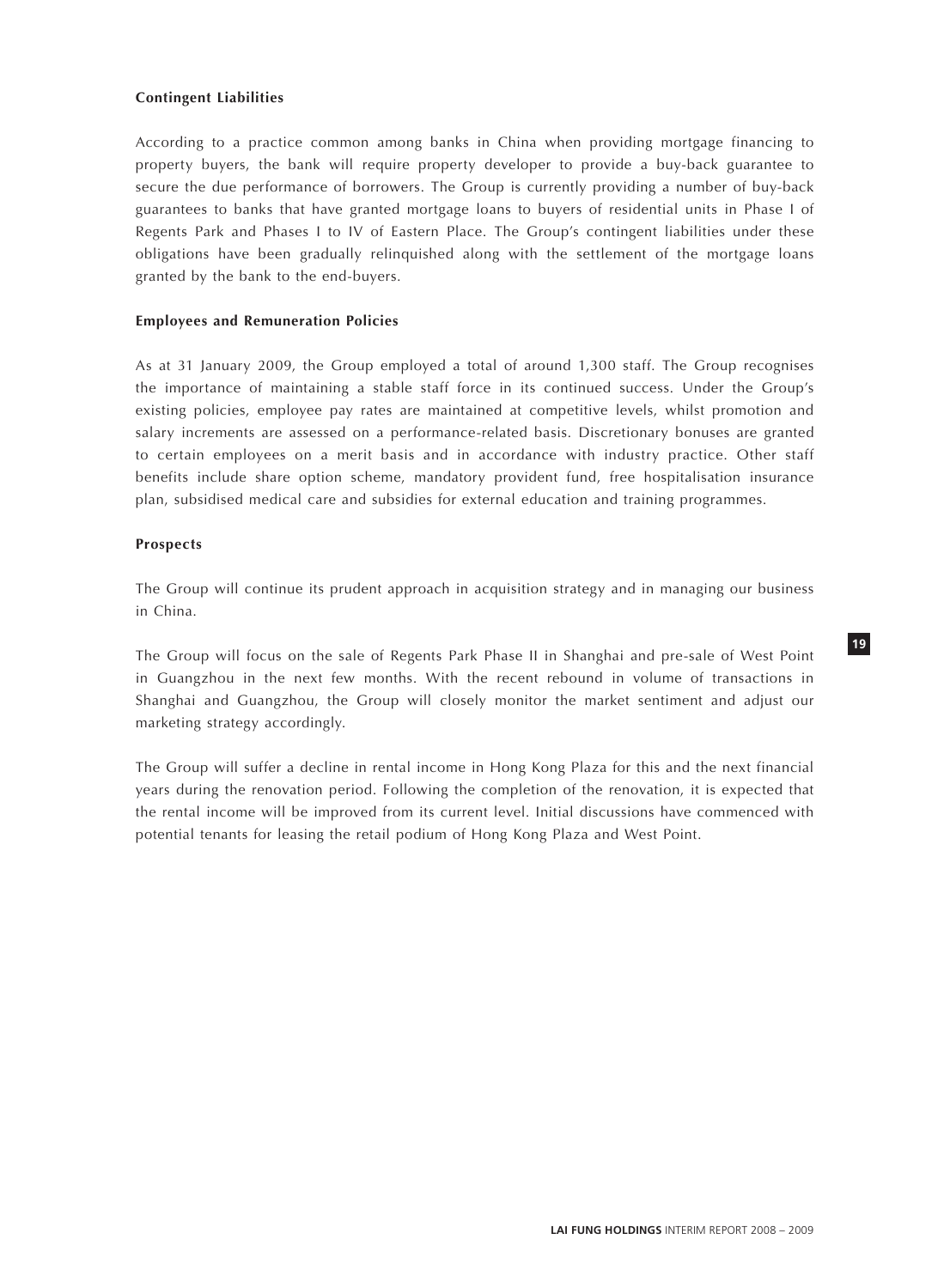## **SHARE OPTION SCHEME**

The Company adopted a share option scheme (the "Scheme") on 21 August 2003 for the purpose of giving incentive to, rewarding, remunerating, compensating and/or providing benefits to Eligible Employees (as defined in the Scheme) of the Company. Eligible Employees of the Scheme include the directors and employees of the Group. Unless otherwise cancelled or amended, the Scheme will remain in force for 10 years from the date of approval and adoption of the Scheme.

The following share options were outstanding under the Scheme as at 31 January 2009:

|                        |          | No. of Share Options |                          |                          |                          |                         |                       |
|------------------------|----------|----------------------|--------------------------|--------------------------|--------------------------|-------------------------|-----------------------|
|                        |          | As at                | Granted                  | Lapsed                   | As at                    |                         |                       |
|                        | Date of  | 1 August             | during                   | during                   | 31 January               |                         | <b>Exercise Price</b> |
| Name                   | Grant*   | 2008                 | the period               | the period               | 2009                     | <b>Exercise Period</b>  | per Share**           |
| <b>Directors</b>       |          |                      |                          |                          |                          |                         |                       |
| Tam Kin Man, Kraven    | 9/1/2007 | 10,000,000           |                          | (10,000,000)             |                          | $1/1/2008 - 31/12/2008$ | HK\$0.55              |
|                        | 9/1/2007 | 10,000,000           |                          |                          | 10,000,000               | $1/1/2009 - 31/12/2009$ | HK\$0.65              |
|                        | 9/1/2007 | 10,000,000           |                          |                          | 10,000,000               | $1/1/2010 - 31/12/2010$ | HK\$0.75              |
| Cheung Sum, Sam        | 8/8/2007 | 7,500,000            |                          |                          | 7,500,000                | $1/8/2008 - 31/7/2009$  | HK\$0.55              |
|                        | 8/8/2007 | 7,500,000            |                          | $\overline{\phantom{0}}$ | 7,500,000                | $1/8/2009 - 31/7/2010$  | HK\$0.60              |
|                        | 8/8/2007 | 7,500,000            |                          |                          | 7,500,000                | $1/8/2010 - 31/7/2011$  | HK\$0.75              |
|                        |          | 52,500,000           | $\overline{\phantom{0}}$ | (10,000,000)             | 42,500,000               |                         |                       |
| <b>Other Employees</b> | 9/1/2007 | 2,500,000            |                          | (2,500,000)              | $\qquad \qquad -$        | $1/1/2008 - 31/12/2008$ | HK\$0.55              |
| (in aggregate)         | 9/1/2007 | 5,000,000            |                          |                          | 5,000,000                | $1/1/2009 - 31/12/2009$ | HK\$0.60              |
|                        | 9/1/2007 | 5,000,000            | -                        |                          | 5,000,000                | $1/1/2010 - 31/12/2010$ | HK\$0.65              |
|                        | 9/1/2007 | 5,000,000            |                          |                          | 5,000,000                | $1/1/2010 - 31/12/2010$ | HK\$0.70              |
|                        | 9/1/2007 | 2,500,000            | $\overline{\phantom{0}}$ | (2,500,000)              | $\overline{\phantom{m}}$ | $1/1/2008 - 31/12/2008$ | HK\$0.40              |
|                        | 9/1/2007 | 2,500,000            |                          |                          | 2,500,000                | $1/1/2009 - 31/12/2009$ | HK\$0.55              |
|                        |          | 22,500,000           |                          | (5,000,000)              | 17,500,000               |                         |                       |
| Total                  |          | 75,000,000           |                          | (15,000,000)             | 60,000,000               |                         |                       |

\* *The vesting period of the share options is from the date of grant until the commencement of the exercise period.*

\*\* *The exercise price of the share options is subject to adjustment in the case of rights or bonus issues, or other similar changes in the Company's share capital.*

During the period under review, no share options were exercised or cancelled and 15,000,000 share options lapsed in accordance with the terms of the Scheme. As at 31 January 2009, the total number of 60,000,000 share options outstanding under the Scheme represented approximately 0.75% of the Company's shares in issue as at that date.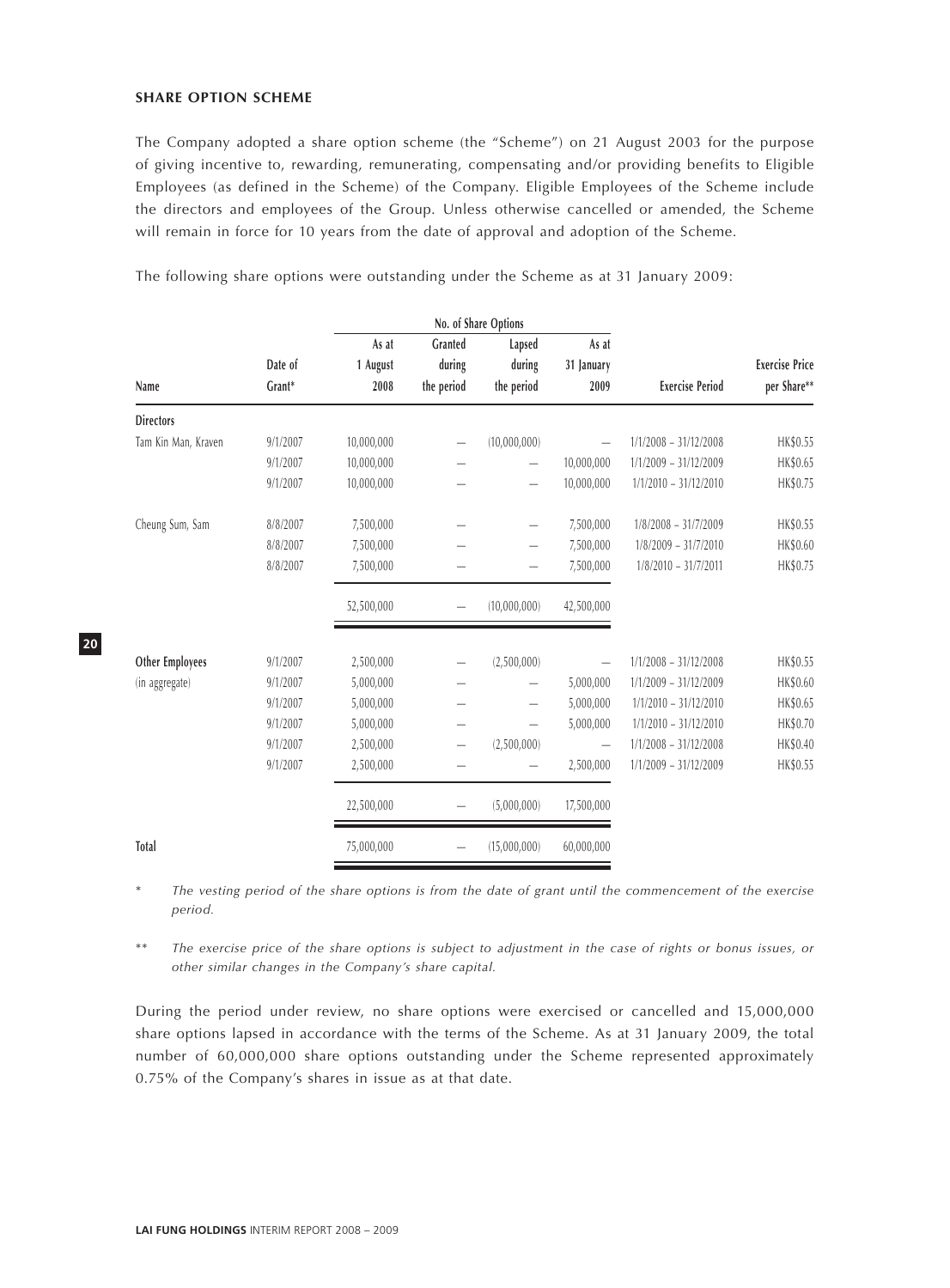#### **DIRECTORS' INTERESTS**

As at 31 January 2009, the following directors and chief executive of the Company were interested, or were deemed to be interested in the following long and short positions in the shares, underlying shares and debentures of the Company or any associated corporation (within the meaning of the Securities and Futures Ordinance (the "SFO")) which (a) were required to be notified to the Company and The Stock Exchange of Hong Kong Limited (the "Stock Exchange") pursuant to Divisions 7 and 8 of Part XV of the SFO; or (b) were required, pursuant to Section 352 of the SFO, to be entered in the register referred to therein (the "Register"); or (c) were required, pursuant to the Code of Practice for Securities Transactions by Directors and Designated Employees adopted by the Company, to be notified to the Company and the Stock Exchange:

| Name of Director    | Personal<br><b>Interests</b> | Family<br><b>Interests</b> | Corporate<br><b>Interests</b> | Other<br><b>Interests</b>          | Capacity                              | Total         | Percentage |
|---------------------|------------------------------|----------------------------|-------------------------------|------------------------------------|---------------------------------------|---------------|------------|
| Lam Kin Ngok, Peter | Nil                          | Nil                        | 3,265,688,037<br>(Note)       | Nil                                | Owner of<br>Controlled<br>Corporation | 3,265,688,037 | 40.58%     |
| Lau Shu Yan, Julius | 6,458,829                    | Nil                        | Nil                           | Nil                                | Beneficial<br>Owner                   | 6,458,829     | 0.08%      |
| Tam Kin Man, Kraven | Nil                          | Nil                        | Nil                           | 20,000,000<br>(under share option) | Beneficial<br>Owner                   | 20,000,000    | 0.25%      |
| Cheung Sum, Sam     | Nil                          | Nil                        | Nil                           | 22,500,000<br>(under share option) | Beneficial<br>Owner                   | 22,500,000    | 0.28%      |

# **(A) Long Positions in the Shares of the Company**

*Note:* These interests in the Company represented the shares beneficially owned by Lai Sun Garment (International) Limited ("LSG") (1,869,206,362 shares) and Silver Glory Securities Limited ("SGS") (1,396,481,675 shares), a wholly-owned subsidiary of LSG. Mr. Lam Kin Ngok, Peter was deemed to be interested in the 3,265,688,037 shares in the Company held by LSG and SGS since he held (1) a 50% interest in Wisdoman Limited which in turn held 484,991,750 shares in LSG and (2) a personal interest of 124,644,319 shares in LSG, representing in aggregate approximately 37.69% of the issued share capital of LSG.

#### **(B) Interests in the Debentures of the Company (in USD)**

| Name of Director    | Personal<br><b>Interests</b> | Family<br><b>Interests</b> | Corporate<br><b>Interests</b> | Other<br><b>Interests</b> | Capacity            | Total   |
|---------------------|------------------------------|----------------------------|-------------------------------|---------------------------|---------------------|---------|
| Lau Shu Yan, Julius | 300,000                      | Nil                        | Nil                           | Nil                       | Beneficial<br>Owner | 300,000 |
| Cheung Sum, Sam     | 200,000                      | Nil                        | Nil                           | Nil                       | Beneficial<br>Owner | 200,000 |

Save as disclosed above, as at 31 January 2009, none of the directors and chief executive of the Company was interested, or was deemed to be interested in the long and short positions in the shares, underlying shares and debentures of the Company or any associated corporation which were required to be notified to the Company and the Stock Exchange or recorded in the Register as aforesaid.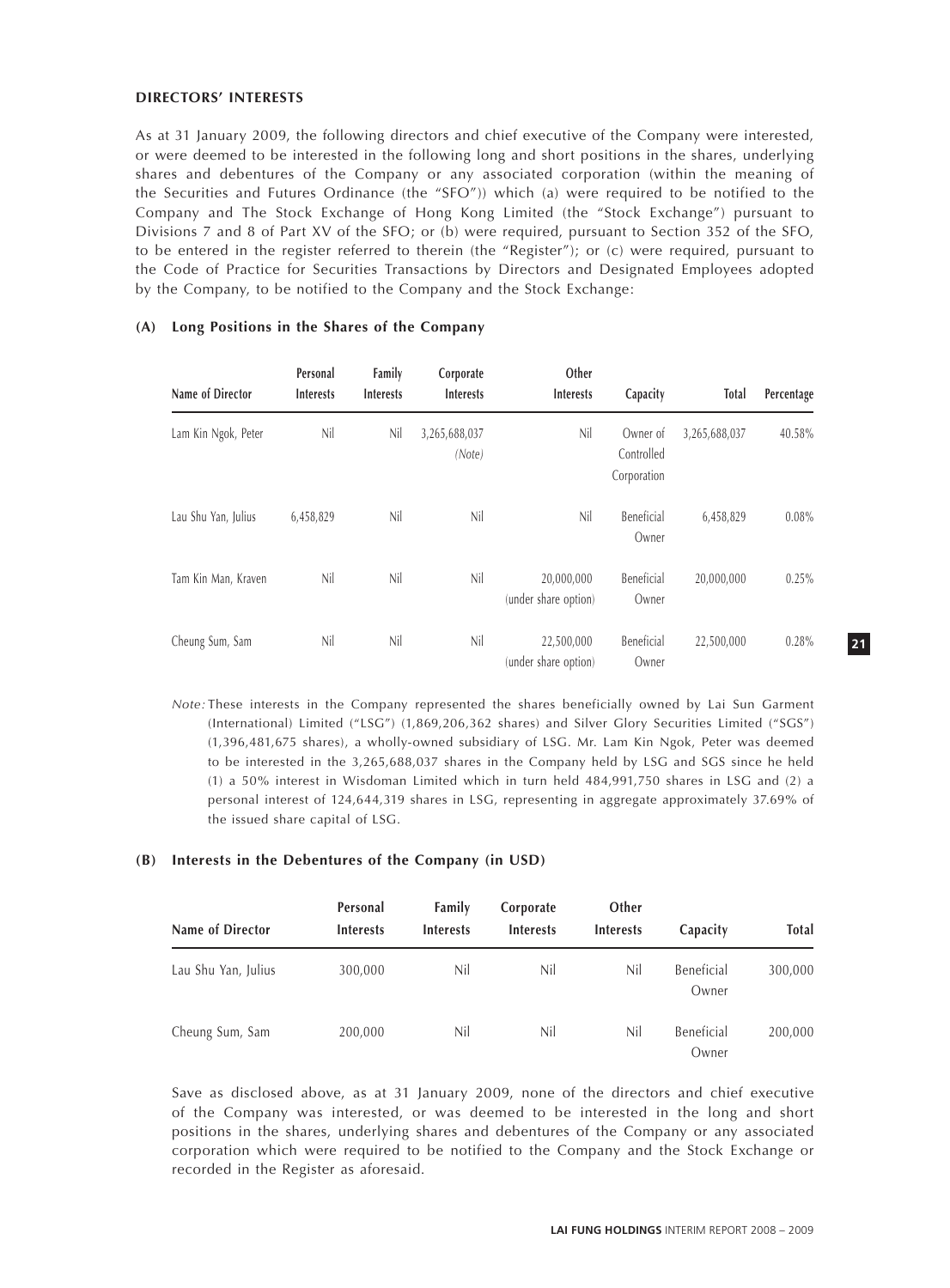#### **SUBSTANTIAL SHAREHOLDERS' AND OTHER PERSONS' INTERESTS**

As at 31 January 2009, the following persons, one of whom is a director of the Company, had an interest in the following long positions in the shares and underlying shares of the Company as recorded in the register required to be kept under Section 336 of the SFO:

|                                                                   | Long Positions in the Shares of the Company |                       |                            |            |  |  |
|-------------------------------------------------------------------|---------------------------------------------|-----------------------|----------------------------|------------|--|--|
| Name                                                              | Capacity                                    | Nature of<br>Interest | Number of<br><b>Shares</b> | Percentage |  |  |
| Lai Sun Garment (International)<br>Limited ("LSG")                | Beneficial<br>Owner                         | Corporate<br>Interest | 3,265,688,037<br>(Note 1)  | 40.58%     |  |  |
| Lam Kin Ngok, Peter                                               | Owner of<br>Controlled<br>Corporation       | Corporate<br>Interest | 3,265,688,037<br>(Note 2)  | 40.58%     |  |  |
| CapitaLand China Holdings Pte Ltd.<br>("CapitaLand China")        | Owner of<br>Controlled<br>Corporation       | Corporate<br>Interest | 1,610,000,000<br>(Note 3)  | 20%        |  |  |
| CapitaLand LF (Cayman) Holdings<br>Co., Ltd ("CapitaLand Cayman") | Beneficial<br>Owner                         | Corporate<br>Interest | 1,610,000,000              | 20%        |  |  |
| CapitaLand Limited                                                | Owner of<br>Controlled<br>Corporation       | Corporate<br>Interest | 1,610,000,000<br>(Note 3)  | 20%        |  |  |
| CapitaLand Residential Limited<br>("CapitaLand Residential")      | Owner of<br>Controlled<br>Corporation       | Corporate<br>Interest | 1,610,000,000<br>(Note 3)  | 20%        |  |  |
| Temasek Holdings (Private) Limited<br>("Temasek Holdings")        | Owner of<br>Controlled<br>Corporation       | Corporate<br>Interest | 1,610,000,000<br>(Note 3)  | 20%        |  |  |
| Silver Glory Securities Limited<br>$($ "SGS")                     | Beneficial<br>Owner                         | Corporate<br>Interest | 1,396,481,675              | 17.35%     |  |  |

*Notes:*

- 1. These interests in the Company represented the shares beneficially owned by LSG (1,869,206,362 shares) and SGS (1,396,481,675 shares), a wholly-owned subsidiary of LSG. SGS's interest constituted part of the interest held by LSG.
- 2. Mr. Lam Kin Ngok, Peter was deemed to be interested in 3,265,688,037 shares held by LSG and SGS by virtue of his approximate 37.69% interest in the issued share capital of LSG.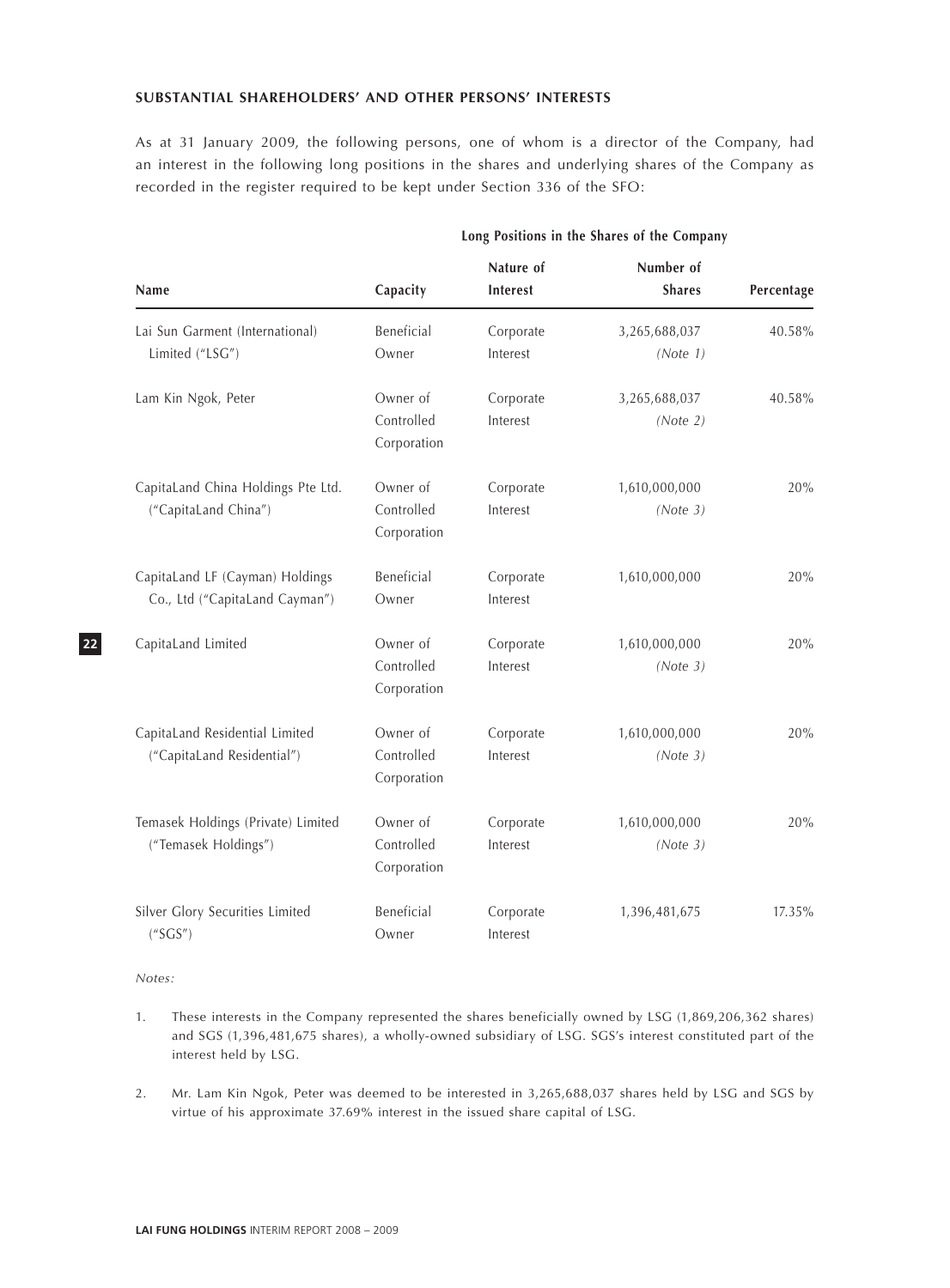3. These interests in the Company represented the shares beneficially owned by CapitaLand Cayman which is wholly owned by CapitaLand China which is in turn wholly owned by CapitaLand Residential while CapitaLand Residential is wholly owned by CapitaLand Limited. Temasek Holdings was deemed to be interested in 1,610,000,000 shares held by CapitaLand Cayman by virtue of its 43.28% interest in CapitaLand Limited.

Save as disclosed above, no other person was recorded in the register required to be kept under Section 336 of the SFO as having an interest or short position in the shares and underlying shares of the Company as at 31 January 2009.

## **PURCHASE, SALE OR REDEMPTION OF LISTED SECURITIES**

During the six months ended 31 January 2009, there was no purchase, sale or redemption by the Company, or any of its subsidiaries, of the Company's listed shares.

During the same period, the Company repurchased US\$2,753,000 in nominal value of the 9.125% senior notes due 2014, which are listed on Singapore Exchange Securities Trading Limited, for an aggregate consideration (with accrued interest) of US\$1,497,478.78 (equivalent to HK\$11,680,334.49) through private arrangement.

# **CORPORATE GOVERNANCE**

The Company has complied with all the code provisions set out in the Code on Corporate Governance Practices contained in Appendix 14 to the Rules Governing the Listing of Securities on the Stock Exchange (the "Listing Rules") throughout the accounting period covered by the interim report of the Company save for the deviations from code provisions A.4.1 and E.1.2 as follows:

#### *Code Provision A.4.1*

Under code provision A.4.1, non-executive directors should be appointed for a specific term and be subject to re-election. None of the existing non-executive directors of the Company was appointed for a specific term. However, all directors of the Company are subject to the retirement provisions in the articles of association of the Company which provide that the directors for the time being shall retire from office by rotation once every three years since their last election at each annual general meeting and a retiring director shall be eligible for re-election.

#### *Code Provision E.1.2*

Due to other commitments which must be attended to by the Chairman, the Chairman was not present at the annual general meeting of the Company held on 23 December 2008.